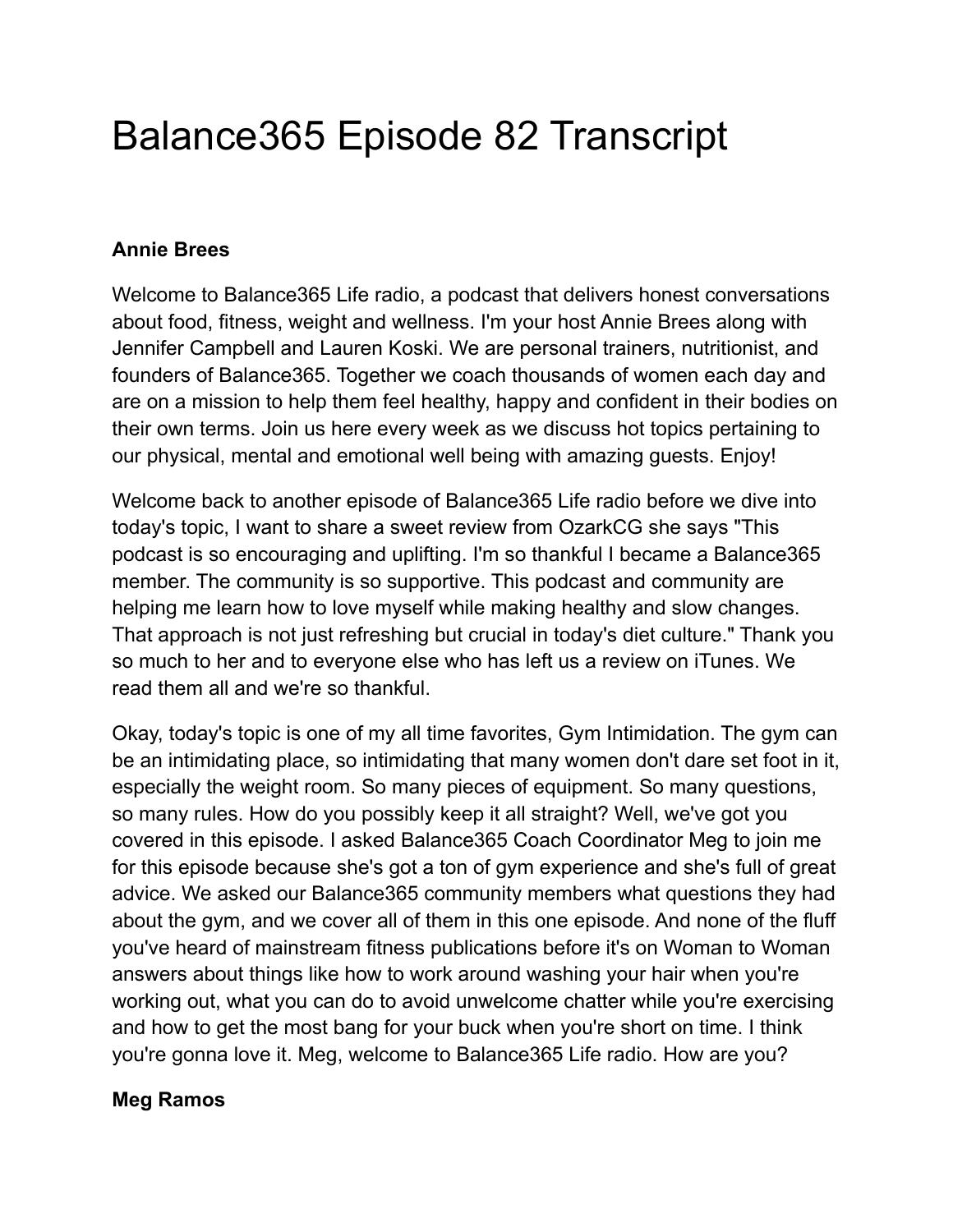Hi, Annie. I'm great. How are you?

# **Annie Brees**

I'm really good. And I'm really excited for this podcast you, well, why don't you tell our listeners because you're new to our team?

# **Meg Ramos**

I am.

# **Annie Brees**

Who you are and what you do for us?

# **Meg Ramos**

Sure. That's a great question. So hi, guys. My name is Meg Ramos. I am new to the team. Right now I am on board as the coach coordinator for Balance365. So I kind of am the go between between our small group coaches and Jenny and Lauren. But in my outside of my Balance365 life, I'm a coach and a personal trainer. And I've worked in a bunch of different gym settings and talking to people about making the gym setting accessible is one of my favorite things. I love making people as excited about the gym as me. So that's kind of why we're doing this.

## **Annie Brees**

So do you guys see why I like her so much? It's like, she's me.

## **Meg Ramos**

Like, there's so much to talk about. And then Jen and Lauren are like, "Yeah, gym."

# **Annie Brees**

But let's talk about the gym. So you had this idea. And this is something that I think we've kind of talked about in other episodes, like how to make exercise fun, how to exercise when you really don't love to exercise. You and I actually don't have that problem, we enjoy exercise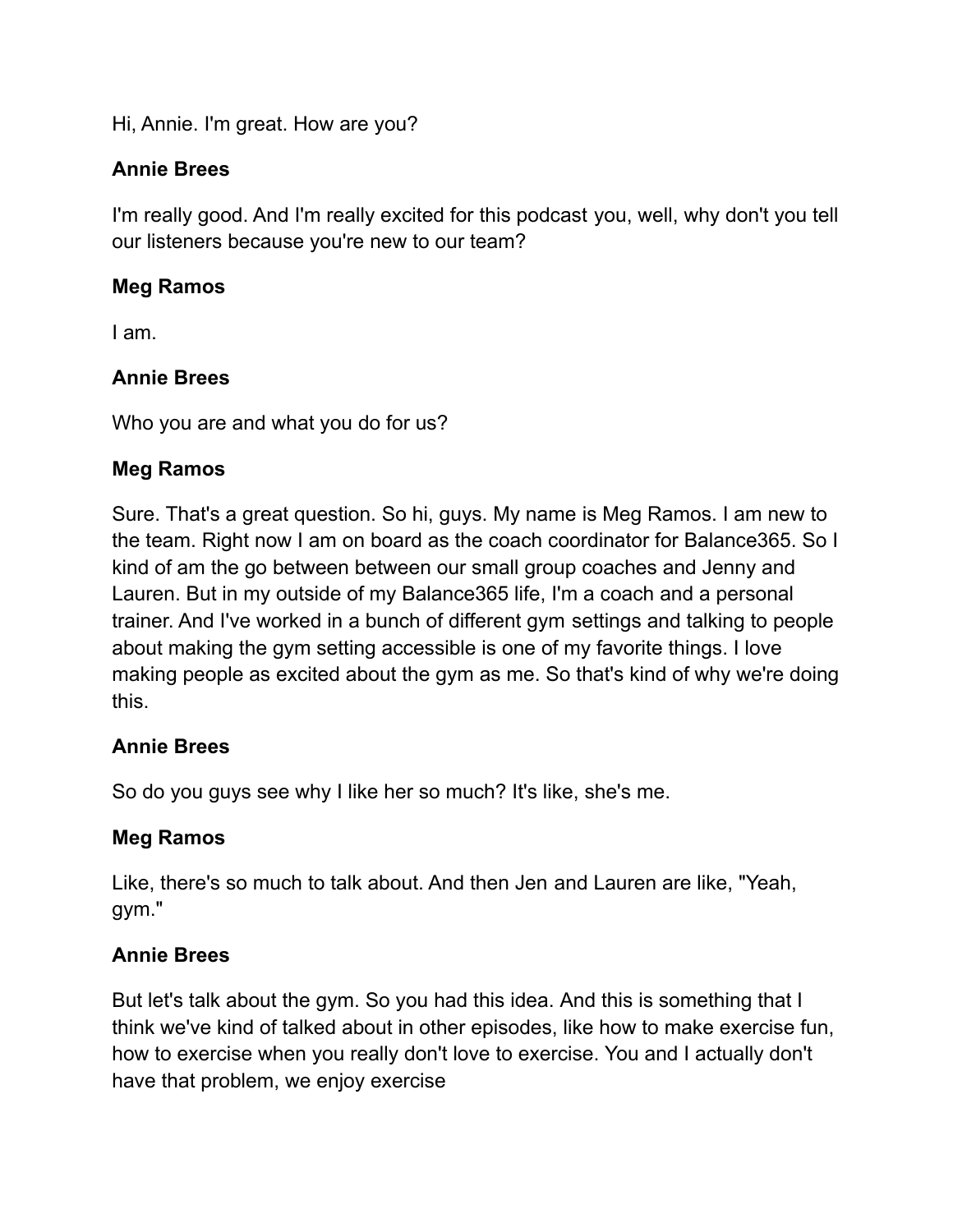#### **Meg Ramos**

Most of the time.

## **Annie Brees**

Right? Right. Yes, there's always there's always exceptions. But for the most part, going to the gym isn't a struggle for us. We don't feel like we're suffering when we're exercising, as some people do. And I totally understand that there are people out there like that. And it's a real thing. And Jen and Lauren are actually one of those types of people. But we wanted to talk about how the gym can be an intimidating place to be. And it can be an environment that feels like it has a lot of rules, some written, a lot unwritten, and how to make the gym a more comfortable space to be in. And you posted in our Balance365 member group asking for questions.

And when I was thinking about this outline, you brought this topic to me, I was like, "Well, we could talk about like the fluff stuff, like take a tour, like have your gym personnel staff, like, give you a tour, show you the lay of the land, or you could go with a friend who's a gym member or more comfortable in the gym, go with a plan." And like that's all really great advice. But it's all been said before, you know, it's kind of like, what can we offer them that they haven't heard before? Or like this kind of this, like, girlfriends, like, we're going to give you the real scoop on what to do in the gym and maybe some things not to do. Right?

## **Meg Ramos**

Yep. Because I think that, like, it, I kind of equate it to, I don't know, starting at a new school or something and walking into a cafeteria for the first time and you don't know where to go and what to eat and who to sit with. And it's always so much nicer if you have a friend on the first day. And so I want to be that friend, even if I can't actually be there to, like, show people around.

## **Annie Brees**

Right? Because I think it's been our experience is that it's a really great place to be. Obviously we enjoy it. If you can just get over that initial, like, "This is awkward. I'm not really sure if I'm doing things right, how do I know what I'm doing? Am I breaking like these rules? Are people talking about me behind my back? Are they making fun of me? What if this guy that wants to staring at me or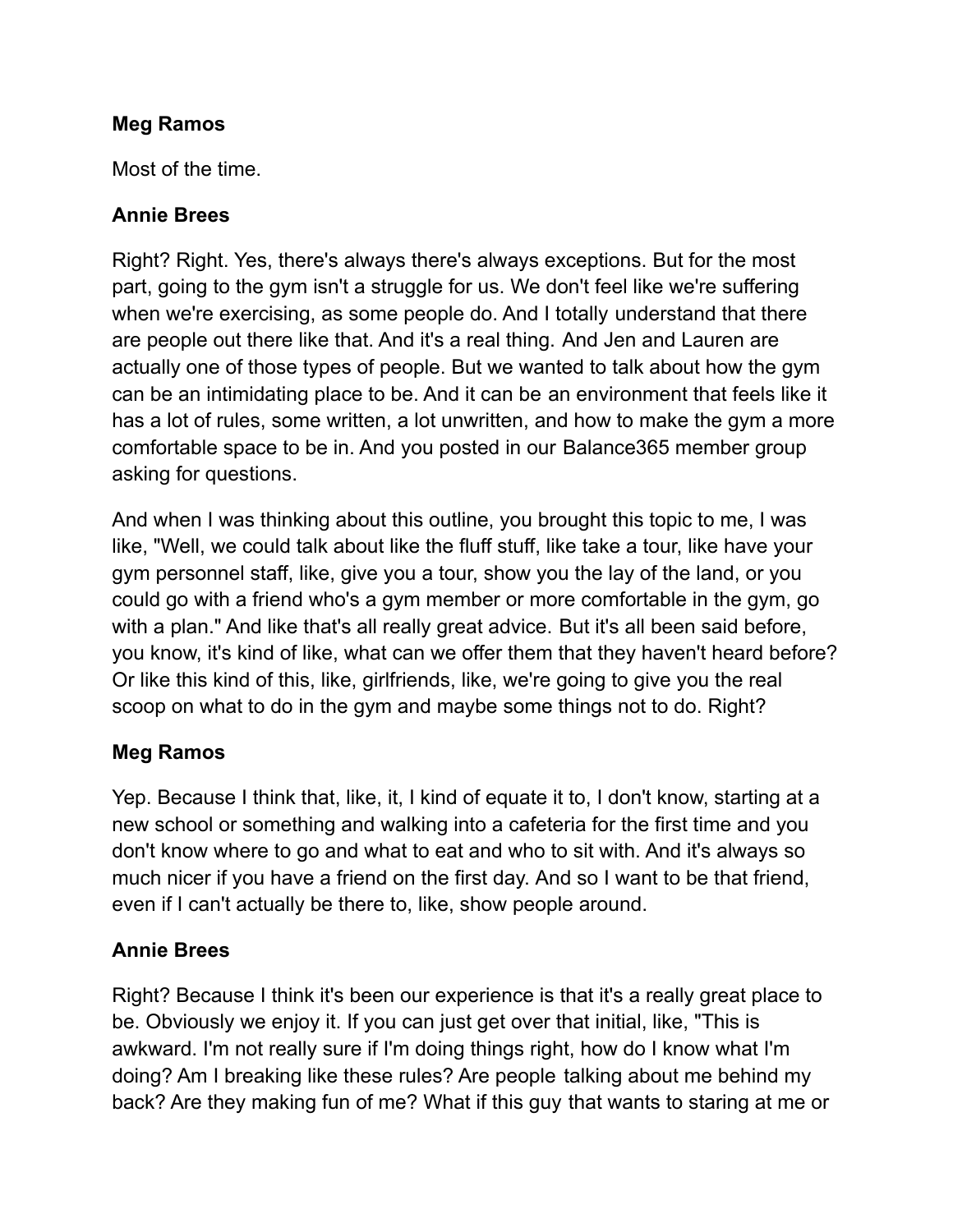this guy keeps talking to me? Like what do I do? How do I handle those situations? Do I have to wipe down equipment? Like, where does this go? Where does that go?"

So I literally just cut and pasted the exact questions because I'm like this is, we're not going to like wrap this up in a pretty package. These are like the honest questions that women want to know the answers to right?

# **Meg Ramos**

Yep.

# **Annie Brees**

So are you ready? Should we just-

# **Meg Ramos**

I'm ready.

# **Annie Brees**

Should we just dive right in and we'll see how far we can get because there were quite a few questions?

# **Meg Ramos**

I'm also interested to see if you and I have different, like, opinions of some of them.

# **Annie Brees**

Right? We didn't talk about this. I didn't look up any answers. I, like, we just didn't rehearse any of this. YOLO. I feel like this is information we've said so many times before that it's going to be great. Okay, so first question, what is the etiquette with the sweat towels and wiping machines or weights down? Wipe off the machine? Doesn't your towel just smear sweat around if you use it on every machine? Are you supposed to use the wet wipes to wipe every time you move machines? Do you wipe dumbbells? All valid questions.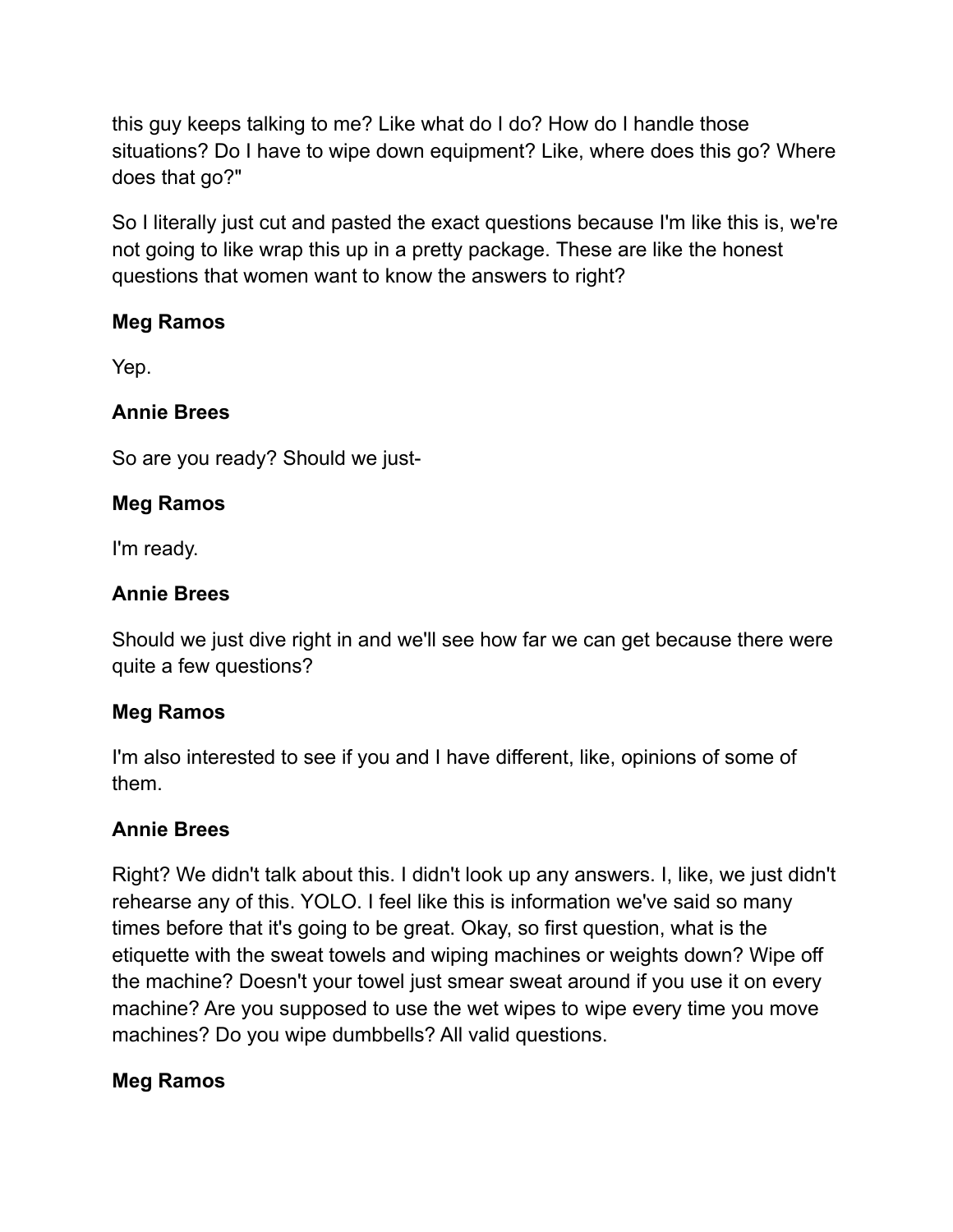So valid.

# **Annie Brees**

Do you want to take the answer?

# **Meg Ramos**

I would love to so this is a great example of what you'll see what you should do versus what you'll see people doing. As a person that has managed a gym, I beg of you please wipe down after you use it also just even if it's not a quote unquote, I gotta remember, I can't just air quote, because they're listening. I can't see the quote unquote, not a rule. Just, I would say be that person but for me, it's really more, I mean, I love everybody, but it's more for my protection than it is for other people's. Because you know, I mean, let's be real, like, most of the time, I've no, I haven't most of the time, I hope that I know the people that are there. But like anytime that there's sweat being exchanged, things happen. I know this is, not that gyms are disgusting. They're great. I love them. But anytime you've got sweat being exchanged, like, you know, it's good to be as clean as possible.

## **Annie Brees**

Right, there's a lot, there's a lot of fluids. And-

# **Meg Ramos**

Just to start it off in a really real way.

## **Annie Brees**

There just are there's no way around it. So you're saying you wipe it down? And that's what you would recommend?

# **Meg Ramos**

I do? And I would say I think there was a question in there about like, what is the towel even really for? I kind of consider that my towel. I don't really bring one that often. But when I do, it's really, again, more for me to just have a barrier between the thing I'm on and my skin. But more often than not, I am planning to at least rinse off afterwards anyway.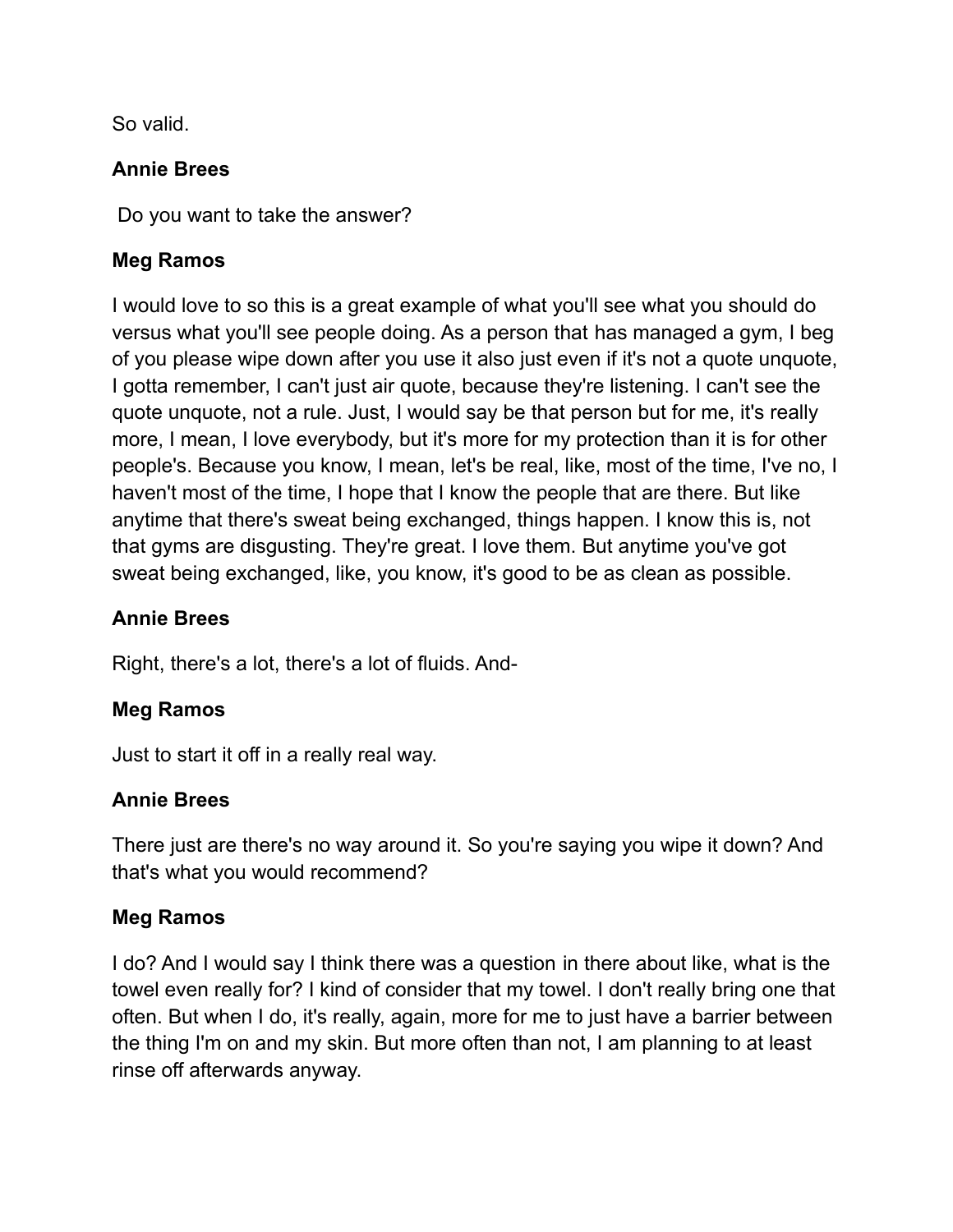## **Annie Brees**

Right and I will say that, I guess I need to maybe offer disclaimer, when I offer my answer is that I am not, I'm pretty comfortable with sweat and other people's sweat. So I mean, as a trainer, I touch sweaty bodies frequently. So I just it doesn't bug me. With that being said, I know that I have clients and I know that there's other gym members in my gym that are like, "No, no, no, like, Do not touch me when I'm sweating, I don't want to touch your sweat, I don't even want to see your sweat on any of the equipment." And I can totally respect that too. So I don't wipe off equipment before I use it. I, like, I'm just fine with it. But I have I have girlfriends that are like "No, I'm going to just give that a quick once over before I sit down on it. Or before I put my face on the mat to do a super woman or a reverse fly on an incline bench."

#### **Meg Ramos**

Especially if there's, like, visible stuff. And the last person was maybe not nice and didn't think about it. And I agree because I think just too, in the kind of workouts we're usually doing where there's lots of back and forth. It's not really practical to do it every single time. But I at least, if it's visible beforehand, I'll give it a wipe down. And then when I'm completely done at the end, I'll wipe it off. And I'll make sure that I wash my hands, like, at the very least.

## **Annie Brees**

Right and if you're like if you're going between a few exercises, so you're using, you know you're doing a lat pull down on a cable machine and then you go over to a set of dumbbells and you're kind of flip flopping, you're doing a superset. I don't think it's necessarily, like you said, to wipe down the lat pulldown machine seats every single time you leave unless you know someone else is working in on that set, then it might be considerate. But they can also take ownership too, like, you know, like and here's the other thing too, it's going to be a little bit gym dependent because I've been at the Y where they have towels for you to use and you can use them and then they also have a towel that goes along with a sprayer to spray things down after you've used the equipment? I've also been at gyms were they use, and I think this question referenced it, the wet wipes.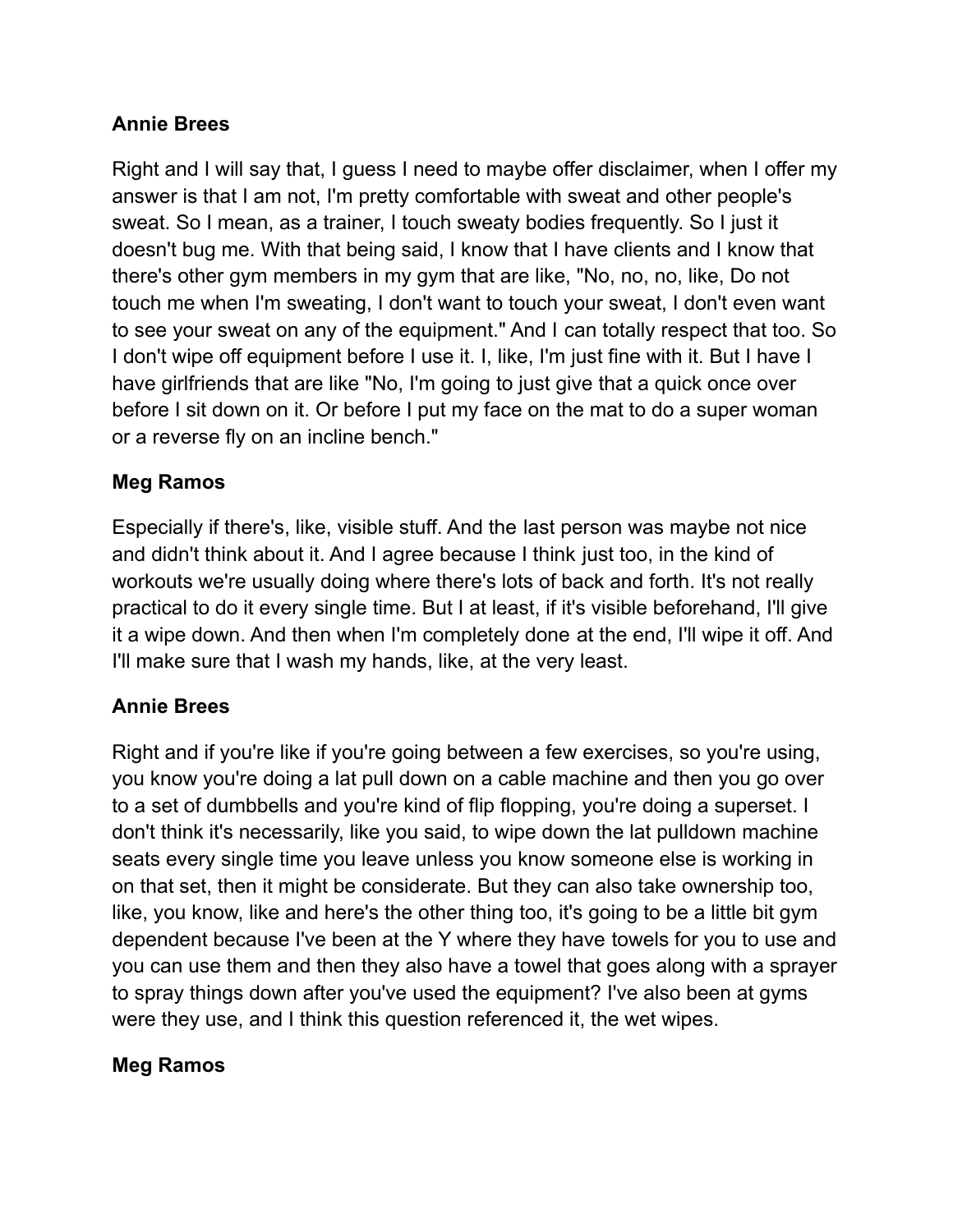Yes.

# **Annie Brees**

Which is also really handy. So you could use those. Or you could just use your own towel, it's going to depend on what your gym has to offer, and what their protocol is. And if you aren't sure, just ask, like, like, it's no big deal. I don't think, I think that's a really sensible, reasonable question to ask. And as far as wiping off dumbbells, I don't actually think I've ever wiped off a dumbbell handle unless I have like maybe broken a callus and, or a blister.

## **Meg Ramos**

Our rule was just that kind of stuff was if it was like, the season of everyone being sick, we would just do them at least once a day, like after all the classes just to try to get. I mean, I think that, like, the world is the place that it is. And if it's super concerning to you, plan to shower after. Otherwise, you know, it's just the same as any situation we're going to be around people, it just is what it is.

# **Annie Brees**

Yeah. So to answer that, in short, gym dependent, what your comfort level is with, like, what you're sitting on and what you're touching. But you can never, it's always a safe bet just to wipe things down before and after. Like, no one's ever gonna yell at you for wiping things up too often.

# **Meg Ramos**

Yeah.

## **Annie Brees**

Okay, question two, what the heck do you use a Smith machine for? Which, if you're not familiar with what a Smith machine is, you've probably seen it if you belong to a commercial gym, it is, it looks like a barbell attached to uprights that goes up and down, like tracks. Is that how you would describe it?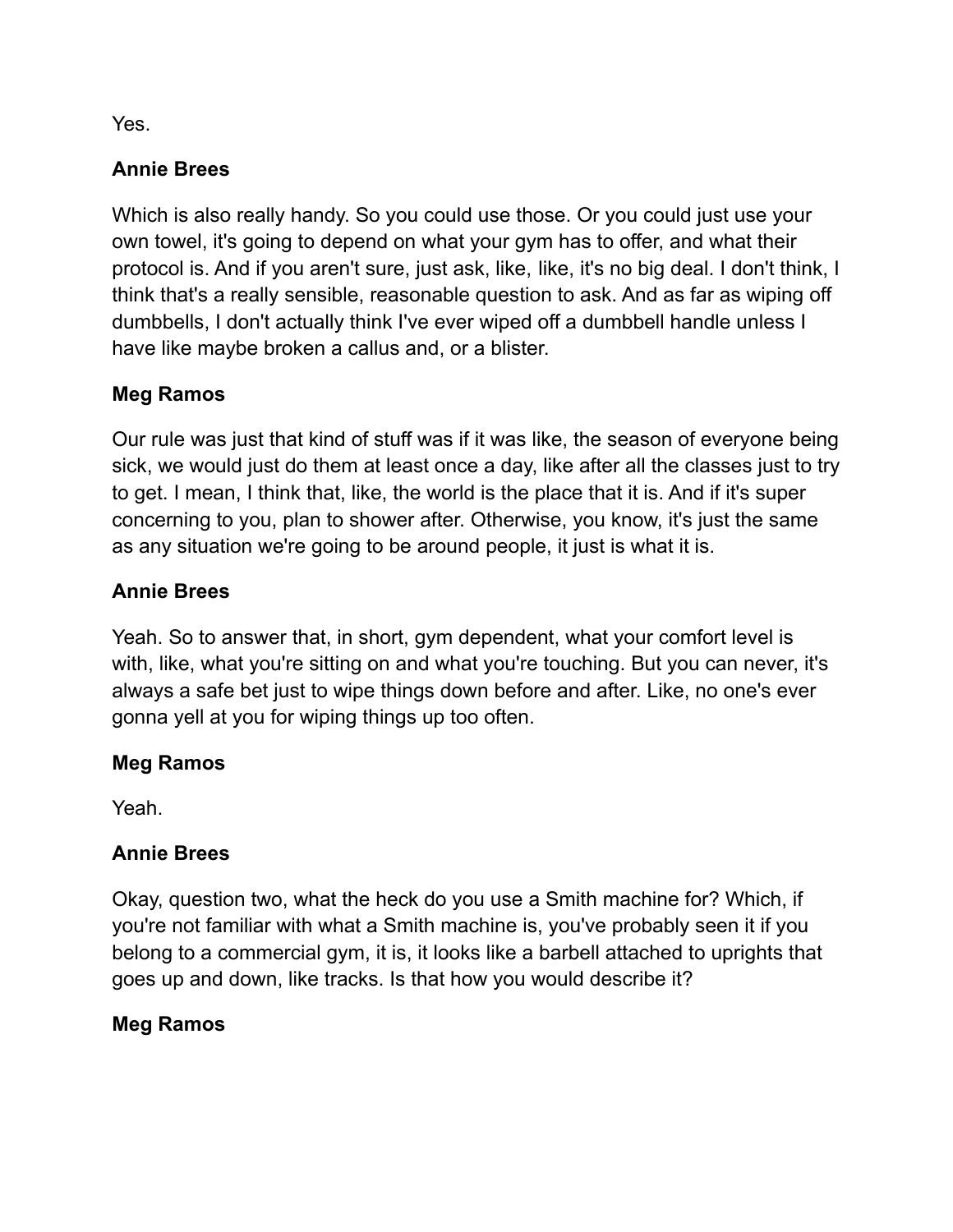Yeah. And it has like, little like different levels of, like, catcher hooks? To use the real definition so that you don't, so that you can, the bar can stop at different heights.

# **Annie Brees**

Yep, yep. So you can rack and unrack it. Yeah, I know that in, the fitness industry can be kind of elitist, in my opinion, about the Smith machine. And they've pooh poohed it quite a bit because, you know, it's not a true barbell. And it controls the bar path because it's on these tracks for you that it takes out some of the work and everything. But I really actually like a Smith machine for incline push ups, because it's so easy to move that bar up and down a notch without, you know, if you're on a squat rack, you have to like take out the pegs and pull the bar down and put the bar down and adjust the pegs and put the barbell up. On a Smith machine, you can just unhook, adjust, rehook and keep going. I really like it for incline push ups and inverted rows. So, like, as a pulling exercise. What do you what do you think about the Smith machine?

# **Meg Ramos**

And I feel the same I think, just like you were saying, if I had a choice between a Smith machine and a barbell, and I was like, confident with the barbell movement and didn't have any underlying issues that would prevent it, I usually prefer a barbell or a like, externally loaded thing, just for all the reasons you said it just gives you a little more bang for your buck. But again, in terms of like that are all or something attitude, I mean, anything, this is going to like supersede everything we say, anything that gets people doing weight bearing activities makes me real happy.

So yeah, like you were saying if people get, like, very black and white about it, and I think it can be useful, I think it's also useful, I mean, when you're getting deep into the lifting world, and maybe you want to do some stuff that, like, is really hard to do with the barbell or that you need help with because you don't have someone to spot you, it can be helpful there, it's not quite the same. But if it's your only option, it's definitely going to be much better than not doing anything at all.

## **Annie Brees**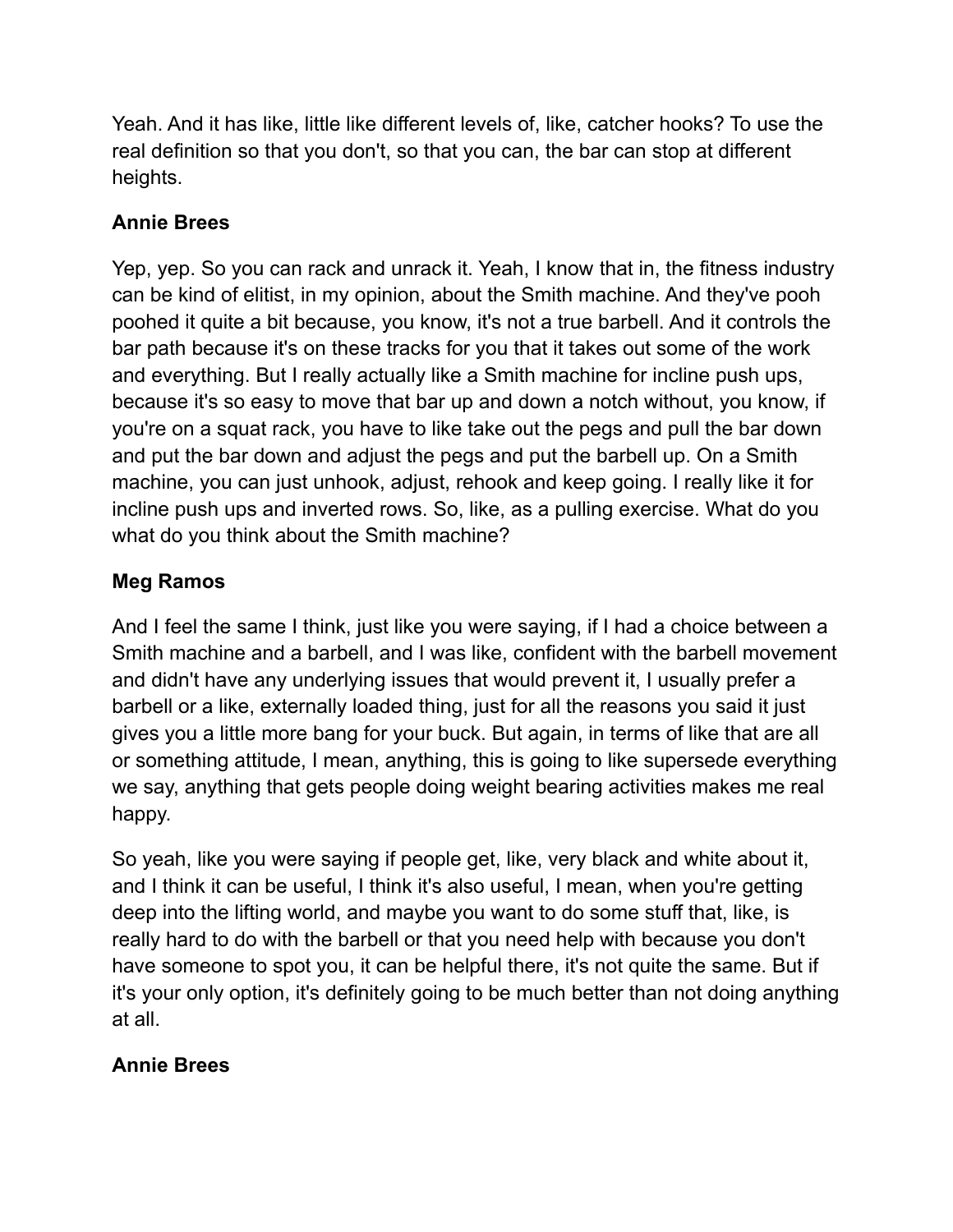Exactly. And there's a lot of ways to use it. And there can be a lot of benefit from it that, as Meg said, is better than doing nothing at all. And again, depending on your gym, I know that I used to have one client with she came from a smaller town gym, this was all she had for a barbell in their gym, they didn't have free weights, they didn't have barbell, they didn't have dumbbells, or heavy enough dumbbells. So, like, this was her option. And if that's it, then, like, use it. But if, like you said, if you could choose to squat with a barbell, and you were confident with a barbell over a Smith machine, I would choose a barbell. But you know, out of the box thinking, I think there's a lot of opportunities for a Smith machine outside of just squatting, you can get creative with it.

## **Meg Ramos**

Totally. And I would say, too, if you are a person who has only used a Smith machine for lifting, and for whatever reason like it, it hasn't always felt great, that might be because like you said earlier, Annie, it does put you on kind of a track that doesn't account for differences in your own body. So if that's kind of been a barrier for you, it might be, that might be a reason to maybe explore other ways of lifting. Because it might be the machine.

## **Annie Brees**

It's not you.

## **Meg Ramos**

It might be the machine.

#### **Annie Brees**

Right. And if you've only squatted on a Smith machine and you move to a barbell, it's going to be different.

#### **Meg Ramos**

Oh, yeah.

#### **Annie Brees**

They're not the same movement. There's quite a few differences for so many reasons, which we could spend a whole podcast episode talking about, I'm sure,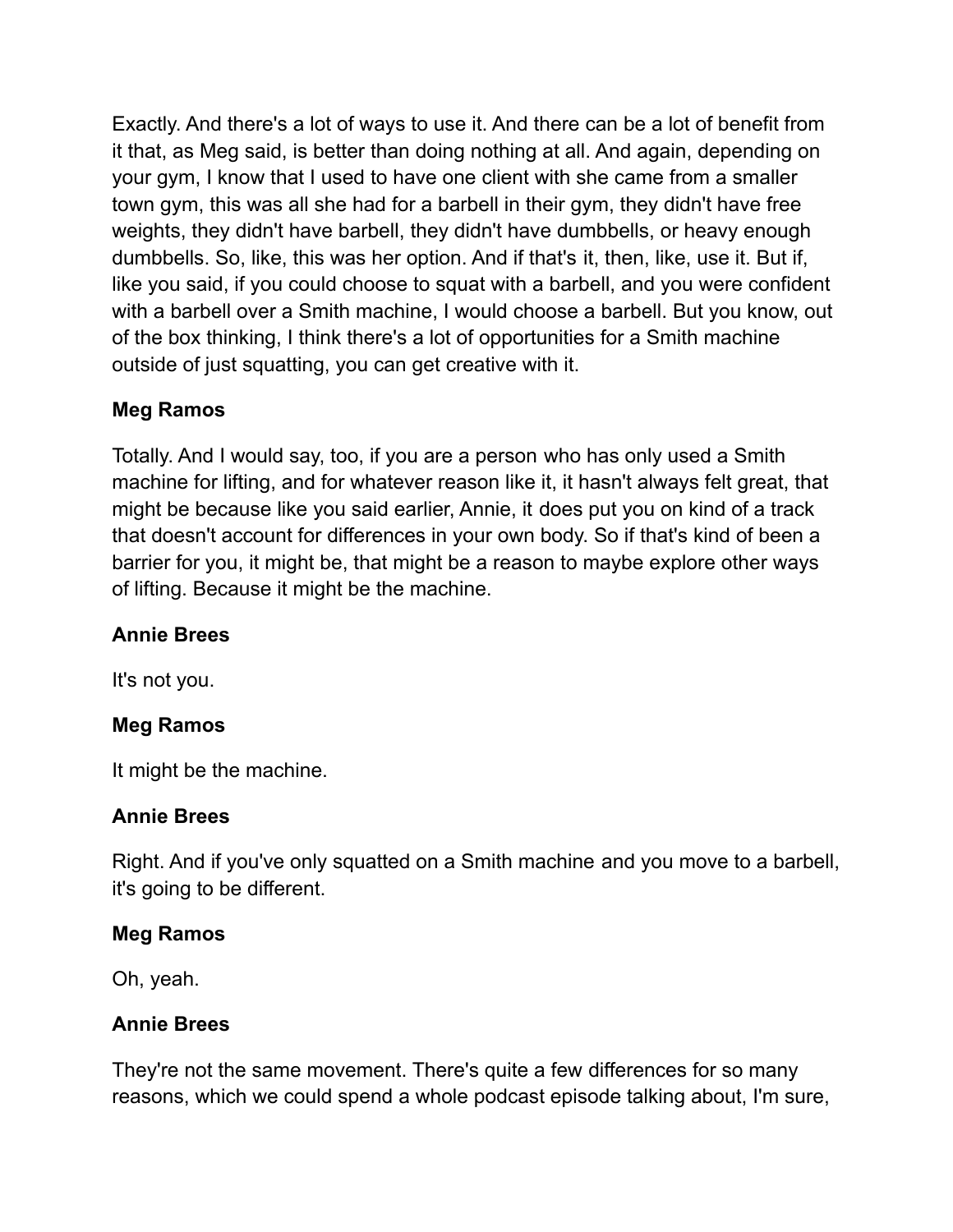you know, machines versus free weights, but just know that it doesn't carry over quite the same, you know, 100 pound Smith machine squat is going to feel a lot different than 100 pound barbell squat.

# **Meg Ramos**

Totally.

# **Annie Brees**

Okay, how do you know you're doing it right? I love this question, like, is my form right? Am I doing myself more harm than good by using it this way? Or am I just working and not really doing anything because I don't have the right form? So there's a lot of questions in this one question. So in general, Meg, how would you say? How would you answer that? Like, how do you know if you're doing an exercise right in the gym? What are some telltale signs?

## **Meg Ramos**

That is a good question. Well, I think that, in general, if you are looking at a program or looking at a movement, and the program has been given to you or something or you respect the trainer, or they're a reputable person, they should be able to tell you in general, what you should be feeling by doing the movement. And more importantly, because I think, again, people are built so differently and are stronger in certain parts of their bodies, and maybe have compensations and stuff that it's more like, I tell my clients where you shouldn't be feeling it or you know, where you shouldn't feel is doing all the work.

So I guess it might be easier to just use an example maybe like a deadlift, meaning picking something up off the floor with a neutral spine. Depending on how tall someone is, how long they've been dead lifting, the type of deadlift, they may feel different muscles being emphasized. But what I tell them is that you don't want to feel, you know, for example, your low back doing all the work. You'll feel probably everything in the whole back of your body if you're doing it right. But you don't want to feel that primarily and if they are feeling that and that just takes some cuing for me to tweak a couple things positionally, and then they feel it more where they're supposed to.

## **Annie Brees**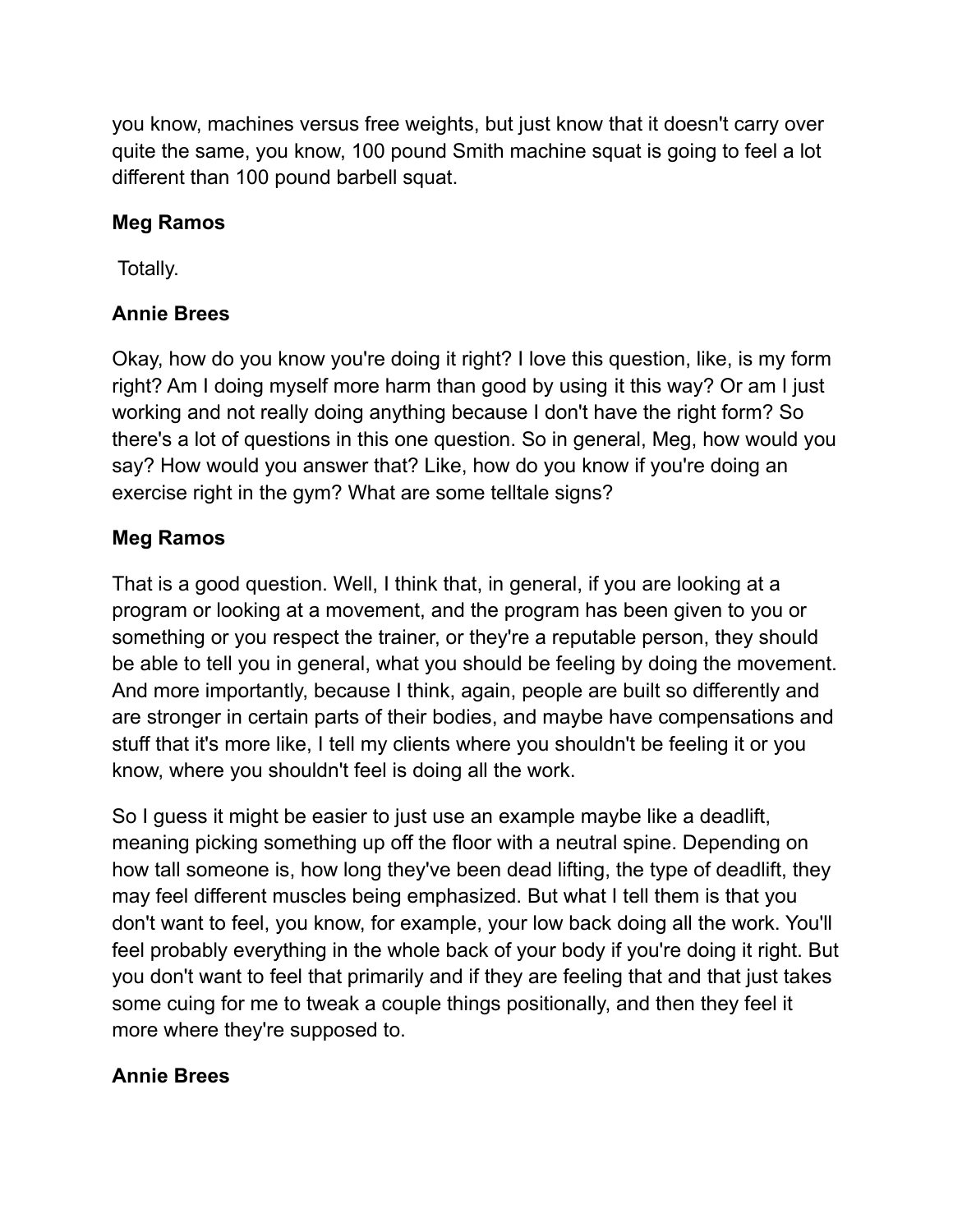Yeah, I think, what I hear you saying this is my first thought is, if you're doing an exercise, and you have any sort of pain, or I mean, I think women are actually really intuitive with their bodies, if you feel and you're just like "Oh!", like "Oh, I don't think that's right." And I'm not talking about, like ,discomfort. Like, because exercise is not always a walk in the park, like, it can be painful, it can be like a little gritty, at times, it can be like, "Oh, guys, this is like, this is burnin, you know, I want to put this weight down, but I have two more reps left. And I gotta find a way to we get through it" sort of thing. I'm not talking about discomfort, I'm talking about pain, like this hurts.

That would be, like, first and foremost, like, for whatever reason, it might not even be that you're not doing it right, it's just, like, that we haven't progressed to that sort of exercise yet, we have to maybe take some baby steps, we have to regress it or modify it a little bit. The other thing I would say about is your form right is are you able to move through a full range of motion pain free, because I, you know, when I say full range of motion, like you can go all the way down and all the way up or whatever full range of motion that movement requires with good form, you can lift the weight, fully without pain, and without losing your alignment with proper breathing techniques. That's really key.

Because when exercises get hard, usually range of motion is the first thing to go. So the squats get shallower, the pushups get shallower, the bicep curls get shorter. You know, like they just start missing that end range of motion, either at the top or the bottom of the movement. And, you know, obviously, this is assuming that there isn't someone you can ask, I should like rewind a few steps.

And I don't know about what your experience in the gym is but when I was at a larger commercial gym, there was always like a training desk, which if the trainers weren't with a client, there were most almost always more than happy to give you a few pointers here and there to say actually, you know, maybe you should try this or, you know, one or two tips for doing an exercise. Just because they just thoroughly, like us, they want to see people enjoy exercise and have success with it.

So feel free to ask staff too. To answer the question is "Am I doing myself more harm than good by using it this way? How would you know that you've gone too far?" I guess is what I hear in that question. How would you know, Meg? What would you say?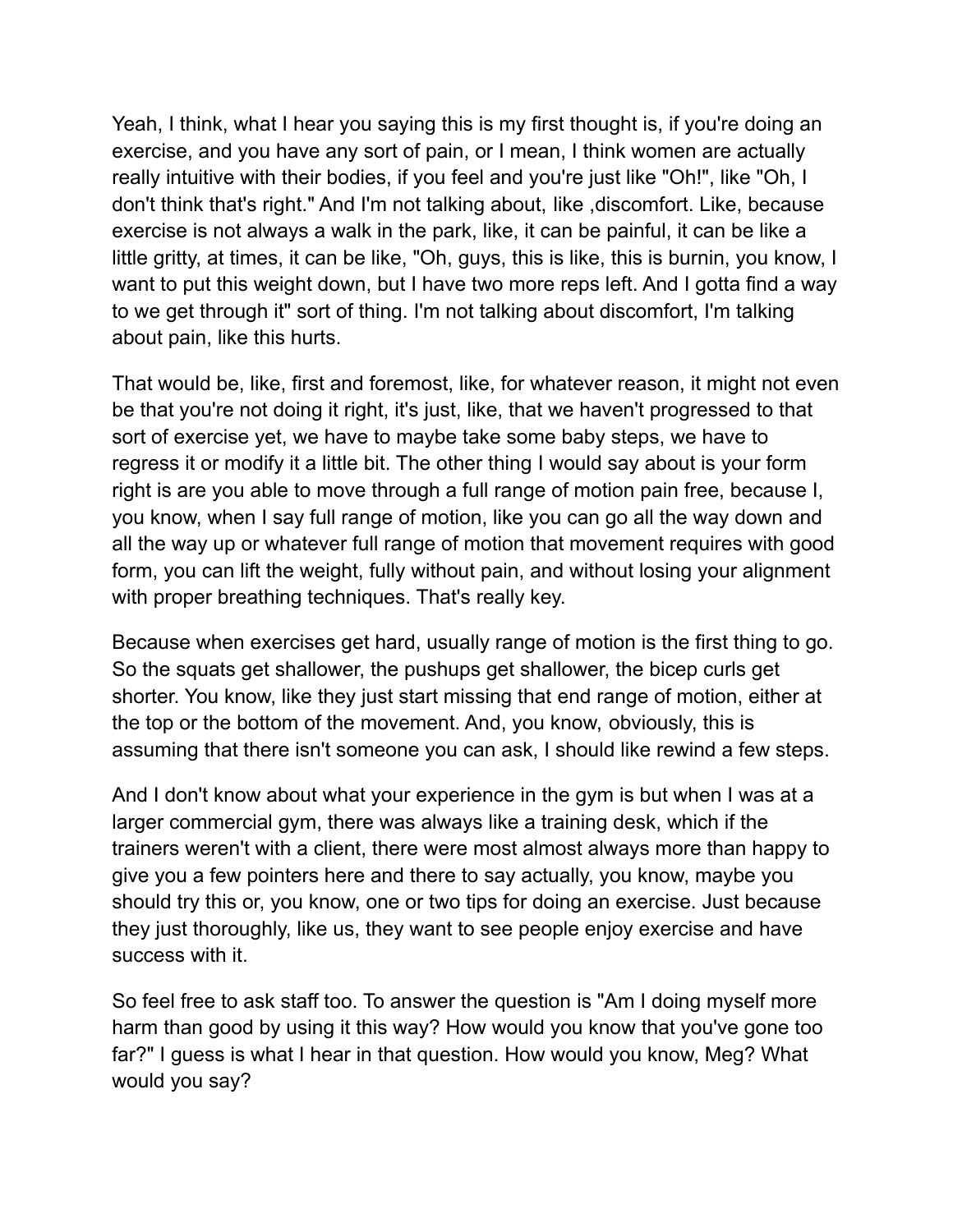#### **Meg Ramos**

Well, I would say if you are, let's see, just trying to, like, turn that question, I guess, into something a little more specific. I think that, again, generally speaking, in my opinion, moving is usually better than not moving. I think that if you are feeling like you were saying kind of the ouchies, like a sharp pain or like, you know, just, you know, hitting a wall or just something that doesn't feel awesome to you, then it might not be the right movement for you on that particular day or at this particular stage of your life. And in that case, it might be worth maybe, like, setting that version of that exercise aside to check in on form somehow, and move to a simpler version of it.

But I feel like, I mean, at least the way that I program and kind of my language around movement is there's always a simpler version of a movement that will most likely accomplish the same end, that will let somebody kind of continue to make progress, even if they're not doing quite so much of an advanced movement. So I would rather see somebody, like, simplify everything or kind of regress, for lack of a better word to something a little less advanced so that they can keep going that day, than get discouraged because they're, you know, not feeling their deadlifting the right way and then quitting and going home. Does that make sense? I don't know if that really answers that question.

## **Annie Brees**

Yeah, absolutely. I think back to this kind of this idea that people cannot outgrow the basics, quote, unquote, and I've been lifting for, I don't know, since I was in high school, on and off again, but pretty consistently for almost 11 years. And I still do things like push ups, or a form of push ups, I still squat, I still do body weight work, I do still do lunges, you know, like, I'm not doing these fancy Olympic lifting, or these fancy kettlebell moves that are, you know, impressive. That's not the bulk of my workout. The bulk of my workout is are these like foundational movements, which I know there's a question coming up right after this about getting the most bang for your buck. But the last question, in that series of questions was, am I just working and not really doing anything because I don't have the right forum. And what I want to say to that is, there often is no one right way to do an exercise. And I think that really, like, the mainstream fitness has, in trying to provide guidelines and tips and ideas on how to squat, how to do a push up, how to deadlift, they've given rules. And those rules don't work for everyone.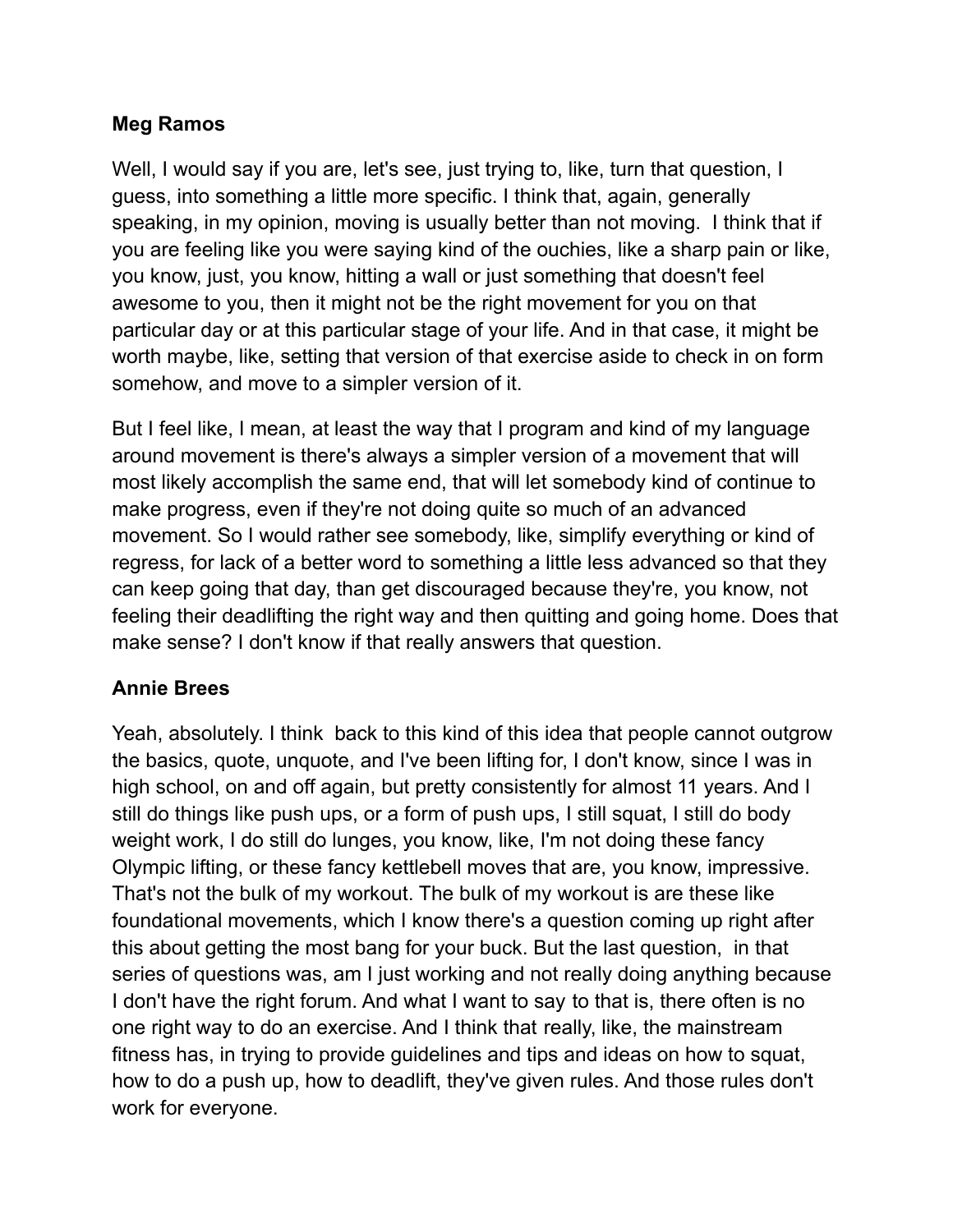And as you were saying earlier, Meg, based off of, like, how long your arms are in relation to how long your legs are, or where you carry your weight, or where your strength lies, like you might have, or like, how wide your hips are, or the way your hips or the way your pelvis is shaped or the length of your femurs that can affect your squat stance, your deadlift stance, where you put your hands on a barbell to do a bench press. You know, if I have five different women in a class, and I'm teaching them all to squat, I'd be willing to bet I'm going to have five slightly different squat stances.

So one woman might be feet hip with toes pointed forward, and she's golden, the woman next to her might be a little bit wider toilet, toes pointed slightly, slightly outward, you know, like, and that's great. In fact, I have one client who it's very minor, but her left foot is slightly ahead of her right foot. And that's just and it's not problematic. She doesn't have any injuries, she squats pain free, she scored well with good mechanics. And that's what works for her. So don't get too caught up in doing the right way or trying to make your form look like what you saw in a video or a magazine or on a poster on the gym. Like, make it work for you. Would you agree?

# **Meg Ramos**

Yeah, I agree. Totally. I'm also one of those people who has a little bit asymmetric, we're all a little bit asymmetrical. But that's specific to me. And I would also say to that, because I know a lot of the people, the women listening are probably looking a lot of this stuff up online and everything and just to remember that what someone needs to worry about in terms of those little minute details is very different when their goal is to like squat 300 pounds or win a competition, versus somebody that's just trying to squat you know, as part of a workout for health, for longevity, who wants to pick up their kids and you know, be functional day to day, those little things probably they're important, but they're not going to make or break you I don't think. Versus somebody that's, like, powerlifting to win needs to maybe, you know, worry about "Is my foot turned out an inch too far or something?" So yeah.

## **Annie Brees**

Right, or do I have the right equipment or? Yep, yep. Okay, next question. I love this question too. "What exercise gives you the most bang for your buck if I only have a half an hour at the gym? What should I focus on?" I love this question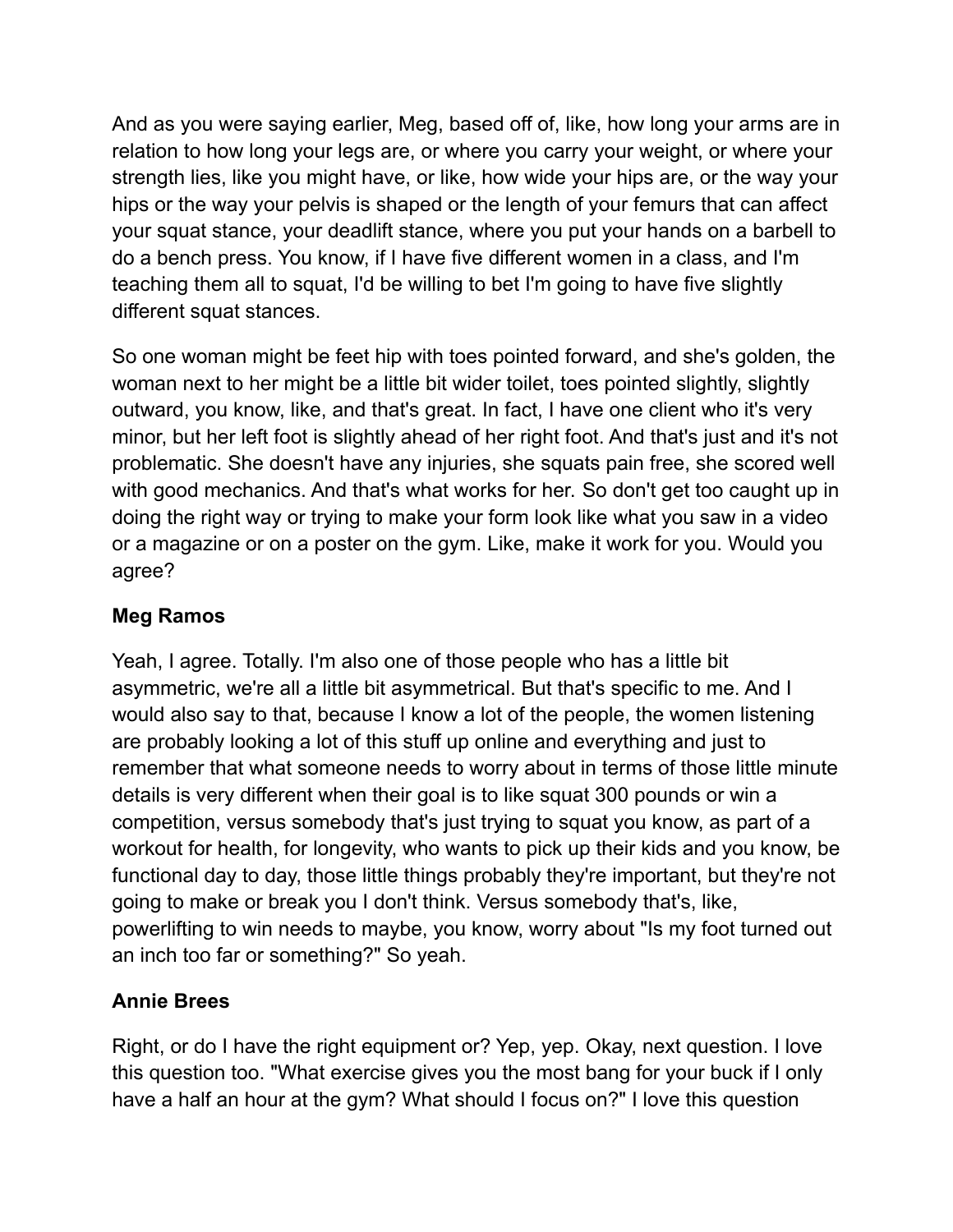because I feel like this is how I wrote the bulk of our Everyday Strong Workouts, our YouTube workouts, our Workout Wednesday on Instagram, if you're not following us, @Balance365life on Instagram, we share workouts every Wednesday.

More often than not, the bulk of those exercises are going to be compound movements, which means you're moving two or more joints and the body at one time. So we're talking like squats, lunges, push ups, overhead presses, versus a tricep push down, a bicep curl, a leg extension, a hamstring curl. Those are all really great exercises. But if you're short on time, compound movements generally recruit more muscles to do the work than just an isolation movement so you can get more bang for your buck like she asked. Would you agree?

# **Meg Ramos**

I totally agree. And actually that maybe kind of this segue into a later question that I saw, like, if you only have 30 minutes, or like a very finite amount of time, what should you focus on? So that might get me ahead of myself a little bit. But yes, I would say that, like you said, compound movement, like the more stuff you're doing at the same time, the better. So compound movements that involve also, like, using your core.

So that takes us back to, if I had two hours a day in the gym, then I might be doing like six different squat variations, including one on the Smith machine. But if I only have half an hour, then I want to do a version of a squat that's going to simultaneously challenge not only my leg muscles, but my core muscles, and my upper body muscles, and my stability and my balance. And I'm going to accomplish all that with like a squat holding a kettlebell or a dumbbell. And that is much more efficient, which is kind of where I am right now sol get it.

## **Annie Brees**

Yeah, yeah. And the other thing is, in writing those workouts, I tried to balance each workout and each workout program with equal amounts of squatting, hinging, pushing, pulling, and core work. And you can break those down even further into single leg, vertical pulling, vertical pushing, horizontal pulling, horizontal pushing. But instead of going to the gym and doing all the squats, like you said, and then coming back the next day and doing all the upper body work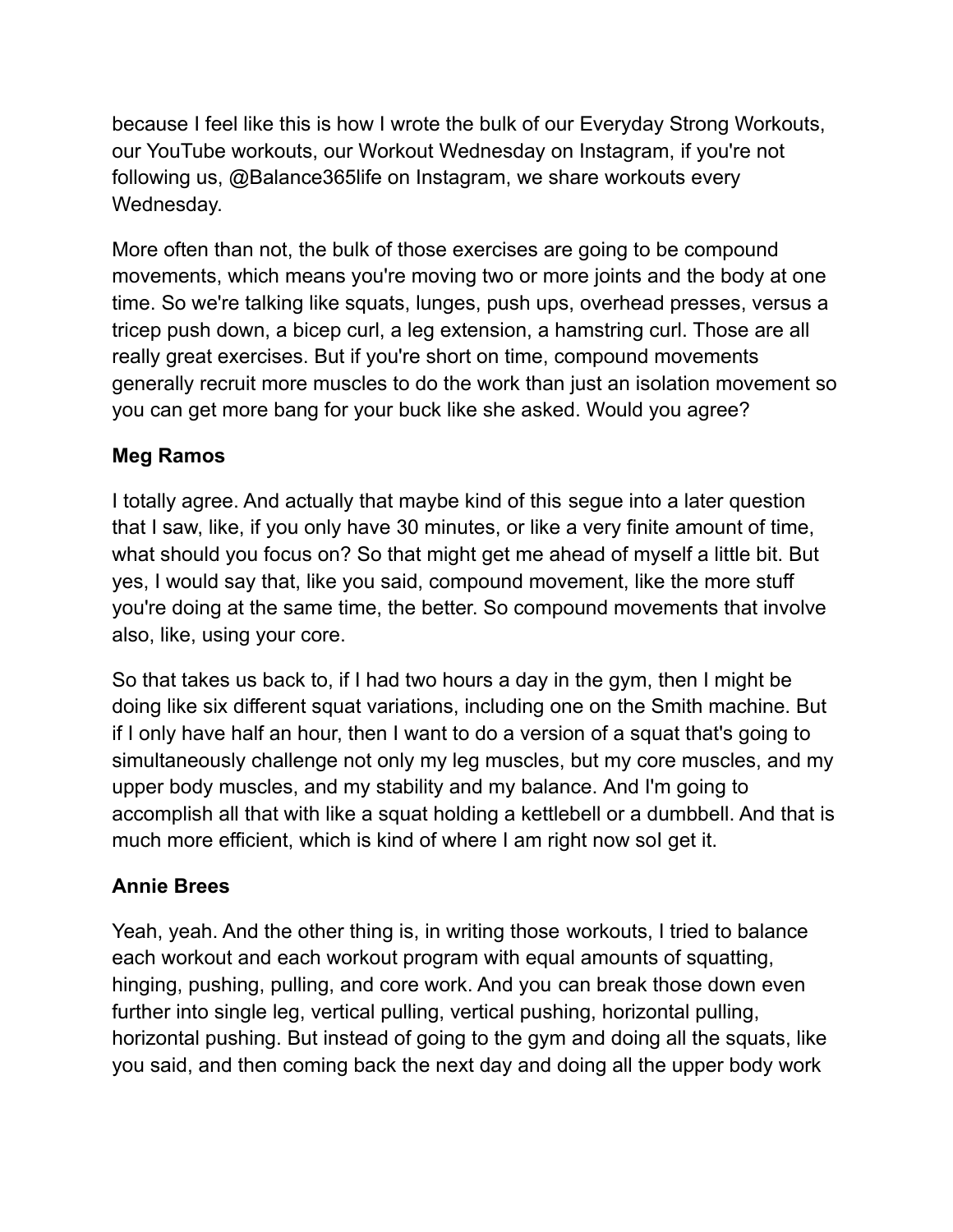or all the bicep work. And then the next day come and do all the back work, you can combine those and get a really great full body workout in a half hour.

In fact, that's pretty much what I do at CrossFit quite often. I come and do the vetcon and then I do some accessory work if I have time, then I'm in and out in an hour. And it's a lot of compound movements. It's very little isolation movements. That's not to say that isolation movements aren't valuable, or they don't have a place in the weight room. It's just if you're short on time, usually compound movements are more efficient.

And she actually followed that question with "Is there really a bonus to rotating workouts like leg day arm day?" And again, I just think that goes back to how much time do you have to be in the gym? I've done workout programs where I've had, like, more of a bodybuilding routine where it's been like this is going to be quads and hamstrings. This is biceps and triceps day, this is chest and back. And that's worked fine for me for that stage in life. Now I'm at a point of my life where I don't have six days a week to, you know, spend an hour and a half, two hours a day in the gym.

## **Meg Ramos**

Or and that might also not be your goal. I think it's goal dependent too, I mean, if you are coming into this thinking, you know, you want to train like a bodybuilder, then that's a totally and have like outcome goals of a bodybuilder, that's a totally different goal set. For someone that's, again, just like, I want to do what I need to do, let's be real here, the minimum effective dose, so that I can feel better, you know, and establish my habit.

## **Annie Brees**

And I will say, I can think of a fair amount of isolation movements with all that we just said about focusing on compound workouts. I also think that there, I want to give a nod to isolation movements as maybe being a little bit easier of a skill to acquire. It's easier to learn how to do a bicep curl than it is a squat for most people. So if you feel like okay, I in fact, when I joined the Y, this is about 10 years ago, I had lifted in high school and college, I was super comfortable in the weight room, because someone was always giving me a plan. And they're like, you're going to go do this thing with the rest of your teammates and I'm going to watch you and it was great. And I enjoyed it. And it was awesome.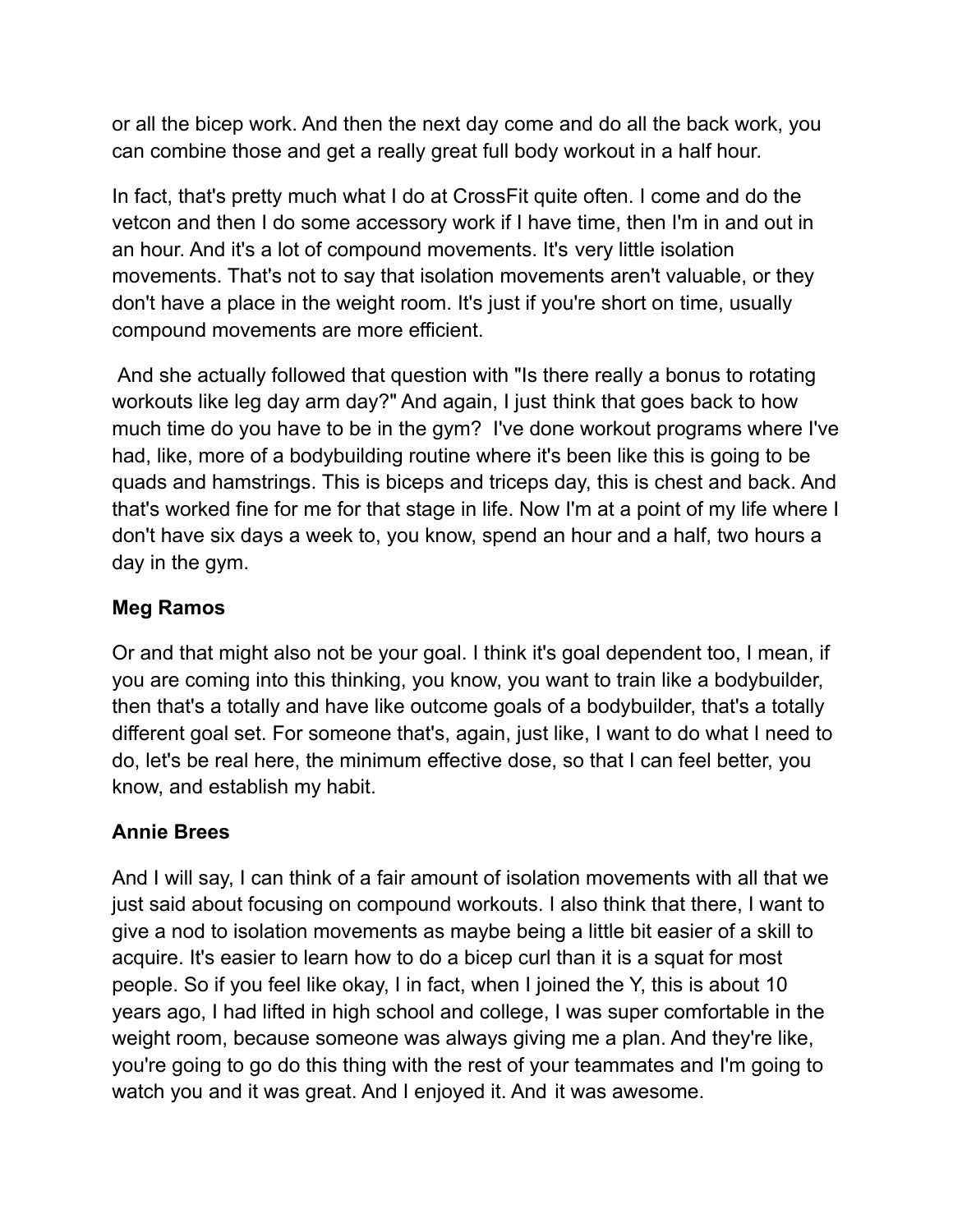But then when you put me in a gym alone by myself, without any plan, I was kind of like, "Oh, this looks familiar, but I'm not really sure what to do." So I spent the first two weeks doing bicep curls, like, I know, I could do that. So I would walk on the treadmill that was just kind of like getting the lay of the land, like getting comfortable, I would walk on the treadmill for, like, 20 or 30 minutes, and then I'd go do, like, three sets of 10 bicep curls.

And, like, day by day I became a little bit more comfortable, you know, and then I'd, like, maybe do, like, bicep curls and then some tricep tips or bicep curls and overhead press or, you know, just kind of layered on and eventually, obviously, regain my confidence. But if you feel comfortable doing an arm day, go do an arm day. Like, that's great.

# **Meg Ramos**

Even if just want one, like, you just, you know, do an arm day.

# **Annie Brees**

Yeah, who doesn't love, like, a good arm pump?

## **Meg Ramos**

It's true. I was also going to say, kind of to speak to that. Yes, the caveat of all of this is that it's just my, like, optimistic desire that one day everyone will have, like, this amazing, accessible trainer who tells them all the right things. And it's, like, so positive and welcoming. And I know that that's not the reality for most of you. That's why you're asking these questions. So if you're like, all I have the capacity for right now is going in walking on the treadmill for 10 minutes, and then, like, going through each machine and doing the thing. And that's kind of where you hang out for a while. I think that's freaking awesome. Like, please do that, like, this is a skill. I think we totally get that.

## **Annie Brees**

And we're professionals, we are fitness professionals, like, giving you permission. That's cool, like, do that. And I think, I would like to think that most fitness professionals would totally be encouraging of that. Like, if that's the step you need to take, great, do that.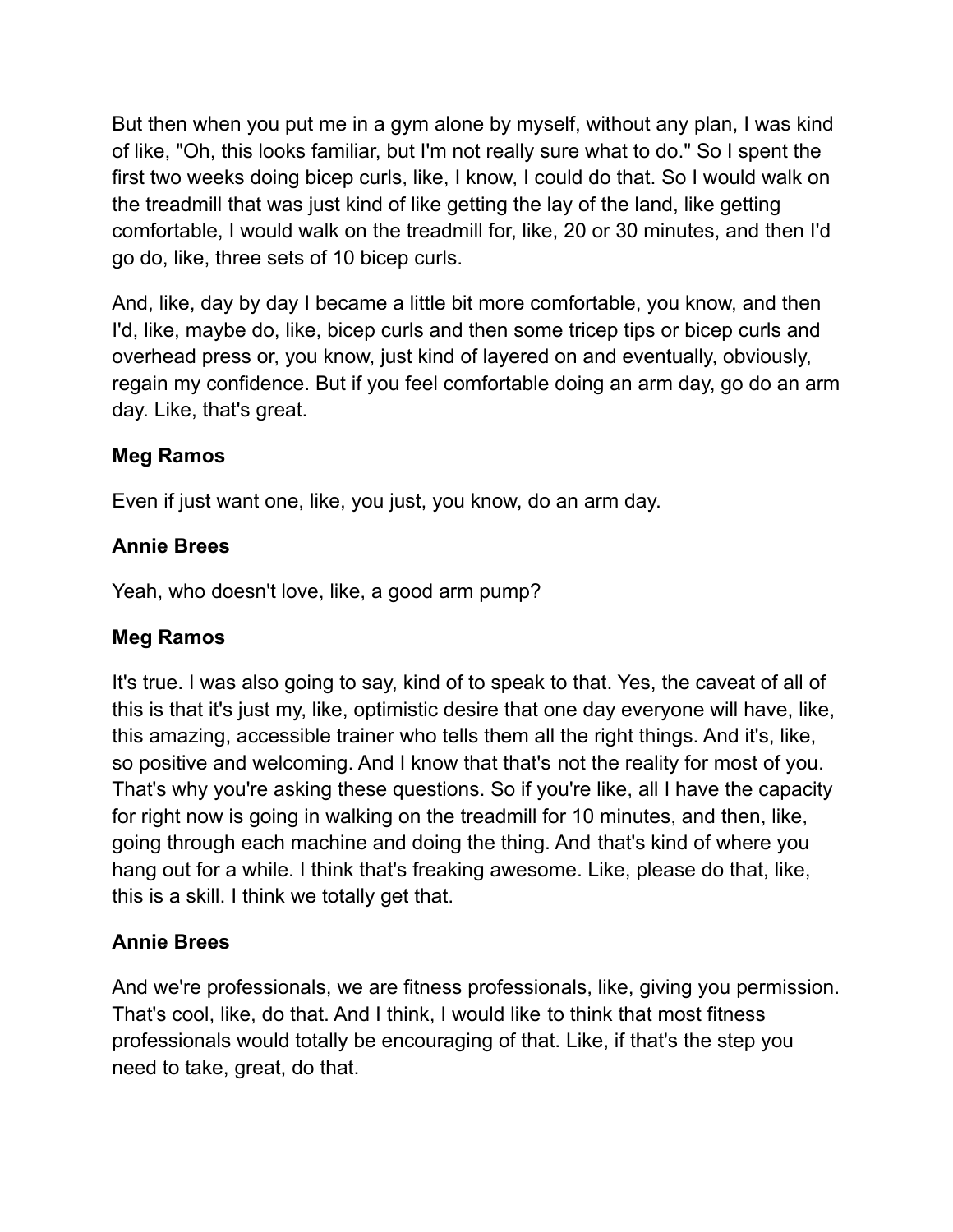## **Meg Ramos**

Yeah.

# **Annie Brees**

Okay, next question. "I'm finding it tough that there's so much lingo and etiquette that I'm just unaware of," and without giving you a glossary, and in fact, I've included glossaries in Arms Like Annie and Everyday Strong because of this, you know, people are like, what's an amrap? What's a superset? What are all these things? I would just ask, you know, just ask the staff, ask, if there's maybe a friendly, frequent gym goer that you trust. Don't hesitate to ask. You're not alone. I promise you that you're not alone.

# **Meg Ramos**

Yeah, I will say, maybe this is a good time to just point out in terms of asking are friendly gym goer that you trust or maybe one that you don't know? Like, I am, what I'm lifting at, you know, the big box gym situation, I will freely admit, and I know we can't say bad words on this podcast that I have total resting B face when I am working out because usually I just am like focused and that I think comes off as like, scary resting B face.

But I would be so happy if, when I'm in between movements, if someone who was new came up to me and was like, "Hey, you know, I saw you doing dumbbell rows. Do you know, like, can you can I ask this question?" Or like, "Do you know if I should do X, Y, Z or whatever?" I would freaking love that. And I wish more people would and I always think about if I look scary. But I don't know I just I'm also maybe not a person that's, like, smiling. Because I usually want to, you know, lay down.

# **Annie Brees**

That's, I like to think of myself as, like, the person who is, like, always got their eyes up and like trying to make eye contact with other people and smiling. But I've also been told that I'm really intimidating. And I'm like, I feel like I'm like, "Hey, how you doing? Are you new here?" Like I if I see a new girl in class, I'm like, "Hi, my name is Annie. Is this your first class? Have you been somewhere else? Like, I've been doing this for two years. What's your favorite? Do you like lifting? Lifting is my favorite."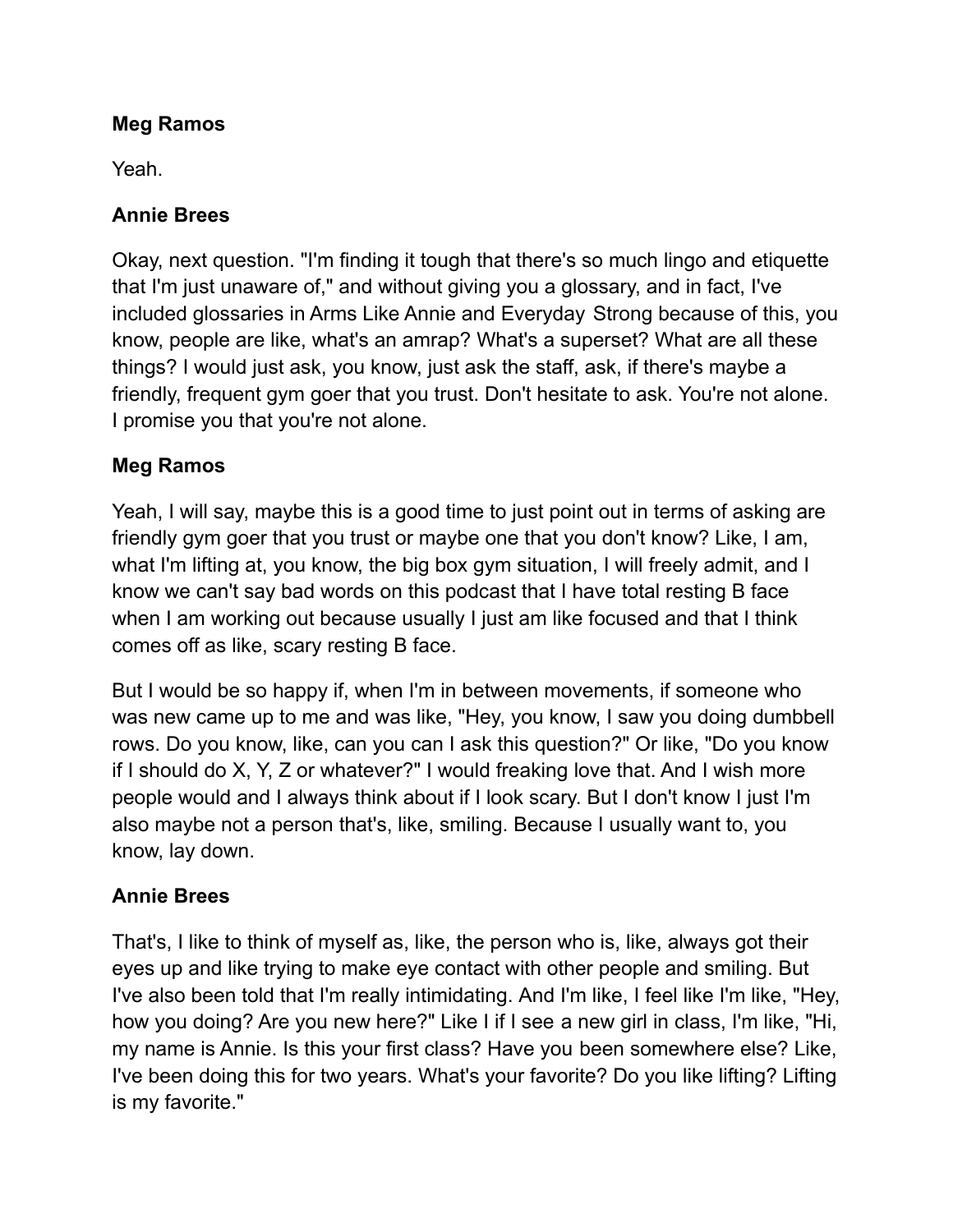#### **Meg Ramos**

What's your favorite color?

#### **Annie Brees**

Like, what's your Instagram handle? But I also know that, like, sometimes, like you said, you just you get in the zone or you're listening to a song or you're, I'm like, half the time I'm daydreaming in between sets. And my face is at rest. And I'm just not, like, not friendly looking. But anyway, don't hesitate to ask. The worst are going to say is like, "Beat it, kid" and you're gonna be like, "Okay, I guess I'm gonna have to find someone else to ask" and like, you can survive that. So.

#### **Meg Ramos**

But yeah, my only, like, caveat is don't ask while they're in the middle of doing something.

#### **Annie Brees**

Sure. Yeah.

#### **Meg Ramos**

I think when I am, my resting you know what face came out of, like, wanting to not scare away but like, avoid commentary from people who I didn't really want to talk to, which was not any of you guys, like new people who are cool that want to talk lifting, like with a cool chick, I'm all about that. But and I think it's different to if you're in a, you know, class type of setting, you know, if you go to your CrossFit gym, or you know your strength and conditioning gym, or what have you.

That's kind of why I love that atmosphere, to be honest, because it just opens, invites much more of that welcoming environment. I mean, if you're not a chatty person, I don't think you really have to be chatty, but you have a lot more about like question answering time built in versus just walking into the commercial gym. But yeah, I would say if they're not actively lifting a thing, walk up, ask a question, you know, compliment sandwich, they may not be able to help. But you know, if your question is like, "Do I need to wipe off this dumbbell?" They'll tell you.

## **Annie Brees**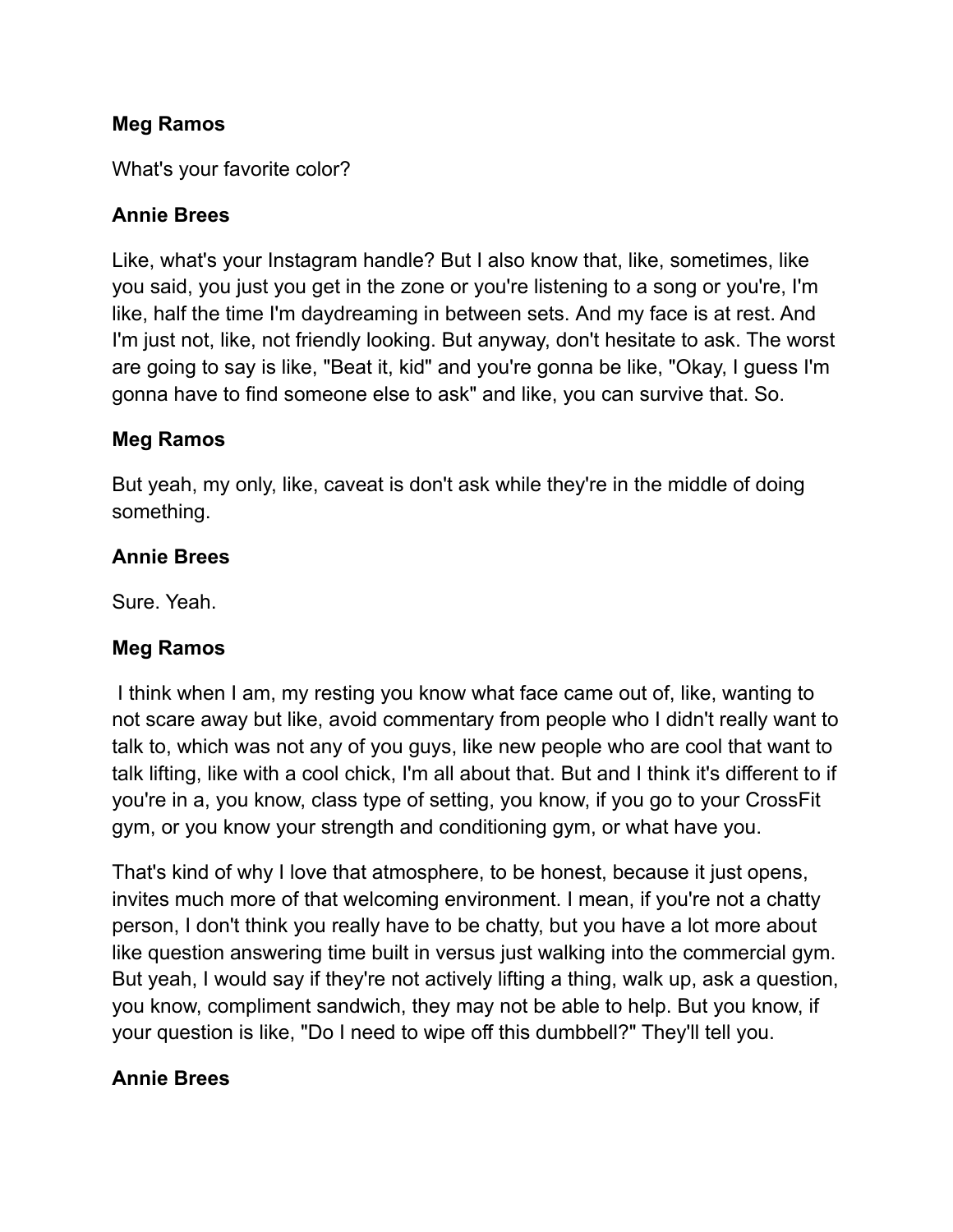Right? And do keep in mind, they may look like they know what they're doing but they might not always provide sound advice. So just take it with a grain of salt. If it doesn't land well with you, like it might not be. You know, there's a lot of people in the gym that maybe have the physique, or they come every day, or they're really nice and you therefore assume that like they know what to tell you or how to answer your question. And you know, so yeah, just keep that in mind. And same for personal trainers, for heaven's sakes, like there's personal trainers handing out poor advice, in my opinion, too. So, like, it's, you know, it's not always a sure thing.

# **Meg Ramos**

Yeah. But I think that, like, you shouldn't be afraid to ask

# **Annie Brees**

Yes, yeah, exactly. How do I become, and this is ironic, "How do I become invisible in the gym?" And what she meant was, like, I don't want to be, I don't want people coming up to me and asking questions, like we just told you to do.

# **Meg Ramos**

Don't do any of those things.

# **Annie Brees**

Put a hat on, wear sunglasses, put the headphones and don't smile at anyone. I think, obviously, headphones are usually a good deterrent. But the best return is just if someone comes to talk to you, you simply say, "I'm in the middle of my workout," you know, like, or you know, whether you want to say "I'd be happy to talk to you later." If that's true. Don't say that. If it's not true. Or, you know, can I catch up with you later after my workout? But there's nothing wrong with saying, like, "I don't have time to chat right now I need to focus on this. I want to focus on this. I'm in the middle of the workout. Yeah, you'll have to ask someone else, you know." And that's totally cool.

## **Meg Ramos**

I think so too. I think also, because I was reading that question as kind of what you were saying like a deterrent to people that are like, "Can I comment upon a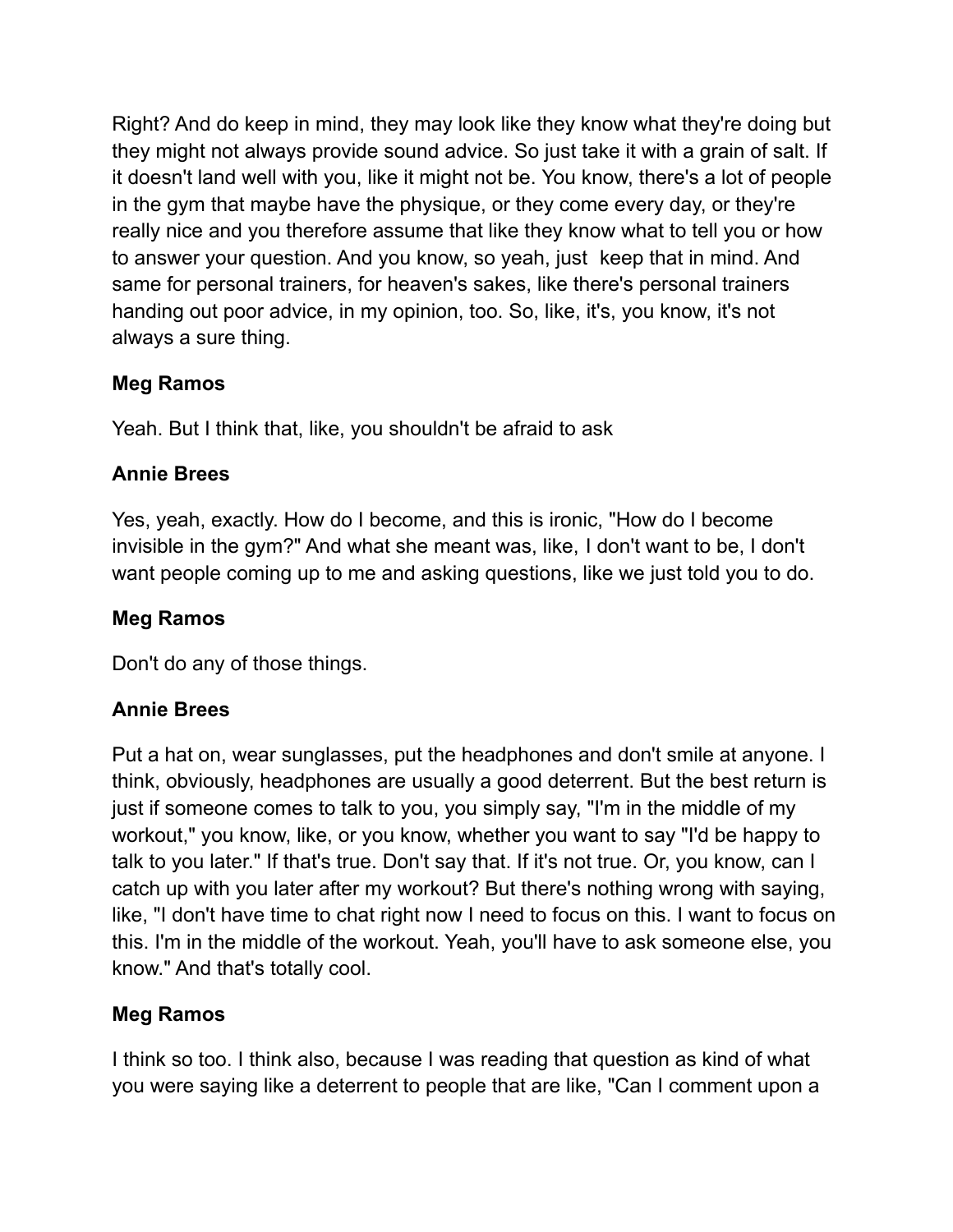movement you're doing or give you a thought or a suggestion that's not maybe not warranted? Or asked for?" And yes, I do think that there's, you know, certain things that you can do that kind of puts you in a position of "I'm more open to chattiness right now" like making eye contact with people, wandering around. When I mean business, I got like, headphones on, hood up, like, I look like I don't talk to anybody.

But if someone comes up to me in the middle of my workout and has, like, a comment to offer, I am totally comfortable just saying like, you know, "Thanks. I'm good." Right? Or like you said, you know, or I'll even say whether or not it's true, just because I don't feel like getting into it. But like, you know, "Hey, I'm on a timer right now, or I'm timing my rest. So I got to get back to it. But right, I'll talk to you later." If you don't want to talk to them later don't say that. But there's, again, nothing wrong, just like I think in any any instance when someone comes up to you and you don't want to talk to them to just say with confidence, like, "I'm good."

# **Annie Brees**

Yeah, and put the headphones back in and walk away.

# **Meg Ramos**

Even if there's no music on.

# **Annie Brees**

Sorry, phones ringing, got a phone call. Okay, this, I love this one too, because we've talked about this in another podcast. Best strategies for getting ready for work post workout logistics, like how many showers will I need to take a week if I work out regularly? How do I fit those showers into my schedule? How do I, I love this question because these are the honest things that trip women up, like, am I gonna have to wash my hair every day because I don't have time for 45 minutes in the gym, plus an extra you know, 20 minutes to wash my hair, 20 minutes of blow dry either like shower, like all of a sudden the 45 minute workout has turned into like a two hour thing because of all the stuff you need to do before and after it.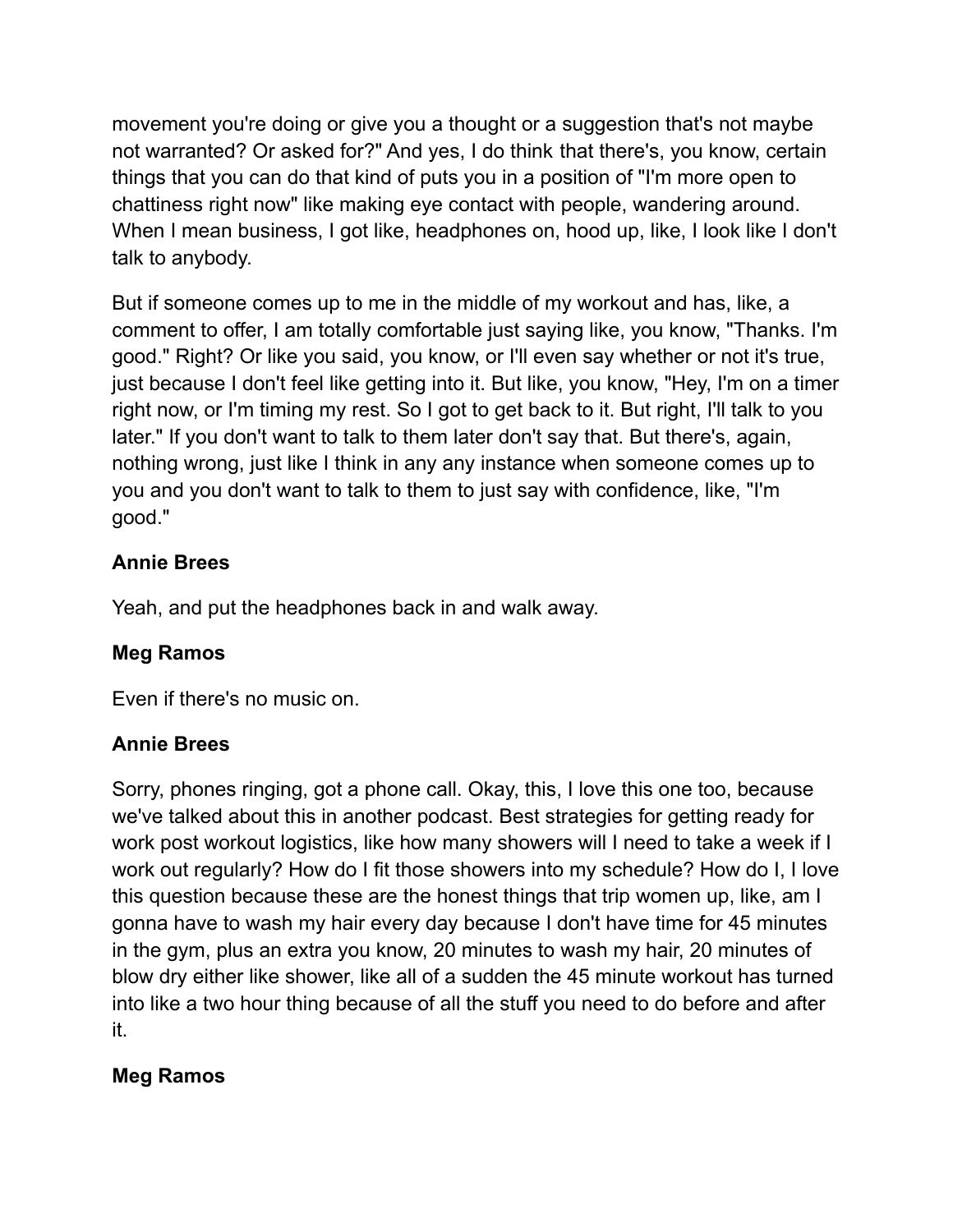And you need to bring a suitcase to the gym to carry all your stuff.

#### **Annie Brees**

Right and then and then if you forget something, then it's like "Oh my gosh, now I have to go to work with no bra on. Or whatever it is. Right? Yeah.

#### **Meg Ramos**

Or wear a sports bra under, like, functional clothing. That's also fun.

## **Annie Brees**

Yeah, so, here's, I'm going to tell you what I do. And obviously, I think you, are you laughing already?

#### **Meg Ramos**

I'm laughing because I want to know, because now that I'm back in school for, like, it's more like a job. This is actually something I've been really struggling with because I don't just, like, go from client to client at the gym, or like, have kick it time in between anymore. And I somewhat have to, like, look like human.

## **Annie Brees**

Right.

#### **Meg Ramos**

I had to change all this going back to school. It's been really hard.

#### **Annie Brees**

I obviously work from home, I have meetings from time to time where I see people and record videos or things for social media or whatever. So I feel like I still have to look human, I might be in spandex all day, but I still look human. And I'm going to tell you what I do. But I like I need you to promise to not be grossed out or judge me. Okay?

## **Meg Ramos**

Your hair looks really good right now. So-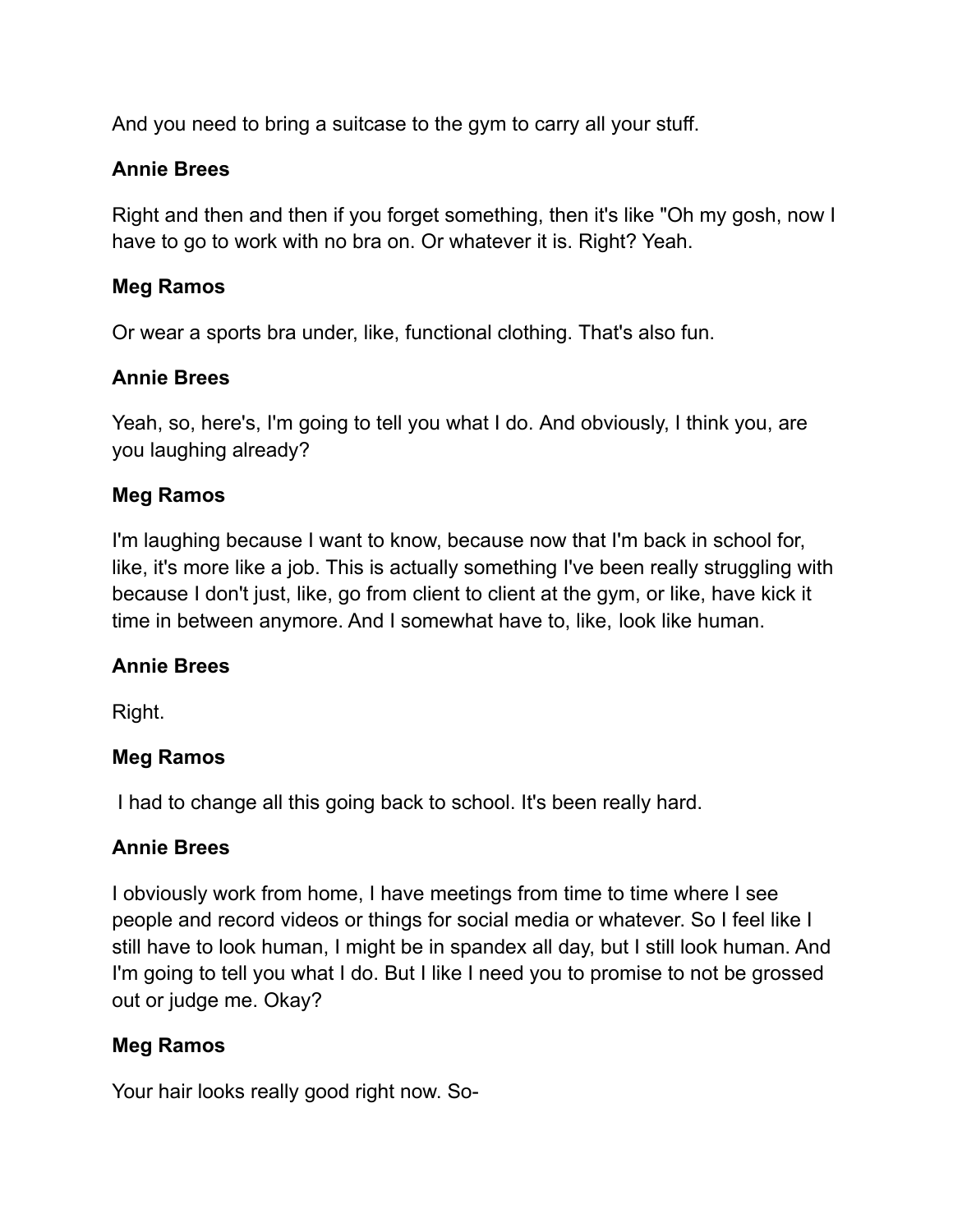## **Annie Brees**

And I will explain it. So I go to CrossFit. I feel like I need to, like, say, like, I go to CrossFit so I sweat. It's not like I'm doing, like, a low key workout where I'm doing some mild walking or something where I don't maybe like get too hot and sweaty, I get sweaty. But what I do is I actually get up in the morning, I put my makeup on, and this isn't gonna work for everyone, because people are gonna be like, "I could never work out in makeup. I could never do this, like, for skin reasons for comfort reasons, whatever." That's fine. But I know I don't have time. Either I'm gonna have to get up early and go to a workout, which I can't often do because of kids and my husband's schedule, or I'm going to have to get ready, go to the gym. And then right after the gym, I have to start working, like, I don't have time to like, get ready after the gym. Does that make sense? So logistically, I get up, I put on my makeup, I go to the gym, I come home, I change my clothes from my gym clothes, or I'll rinse off real quick. Or I'll use one of those, like, in between shower wipes.

# **Meg Ramos**

Yeah.

# **Annie Brees**

And I will blow dry the sweat my hair with some dry shampoo. I'll throw a few more curls on it. I'll touch up my makeup, and I'm good to go. And I go to work the rest of the day like that. And then I come home and I shower at night. And that's what works for me. And I know people are like, "No, I don't think you understand." And I'm just like, just give it a try. Okay, just try it. Because I know for a fact one of my girlfriends posted yesterday, on Instagram, she was like, this is how I blow dry my hair after workout. You just blow dry the sweat right into it. Meg, you're giving me a look like you're gonna vomit.

# **Meg Ramos**

No, I'm just thinking about that. See, this is why I'm having this conversation because it's so good because I'm sitting here going "Well, like a lot of times my hair is curly." And that's actually been a stress for me. So if we could arrange a webinar on post gym hair, take a note, that would be great. Like, it's different for me because I can't really blow dry with dry shampoo. But on the flip side, I can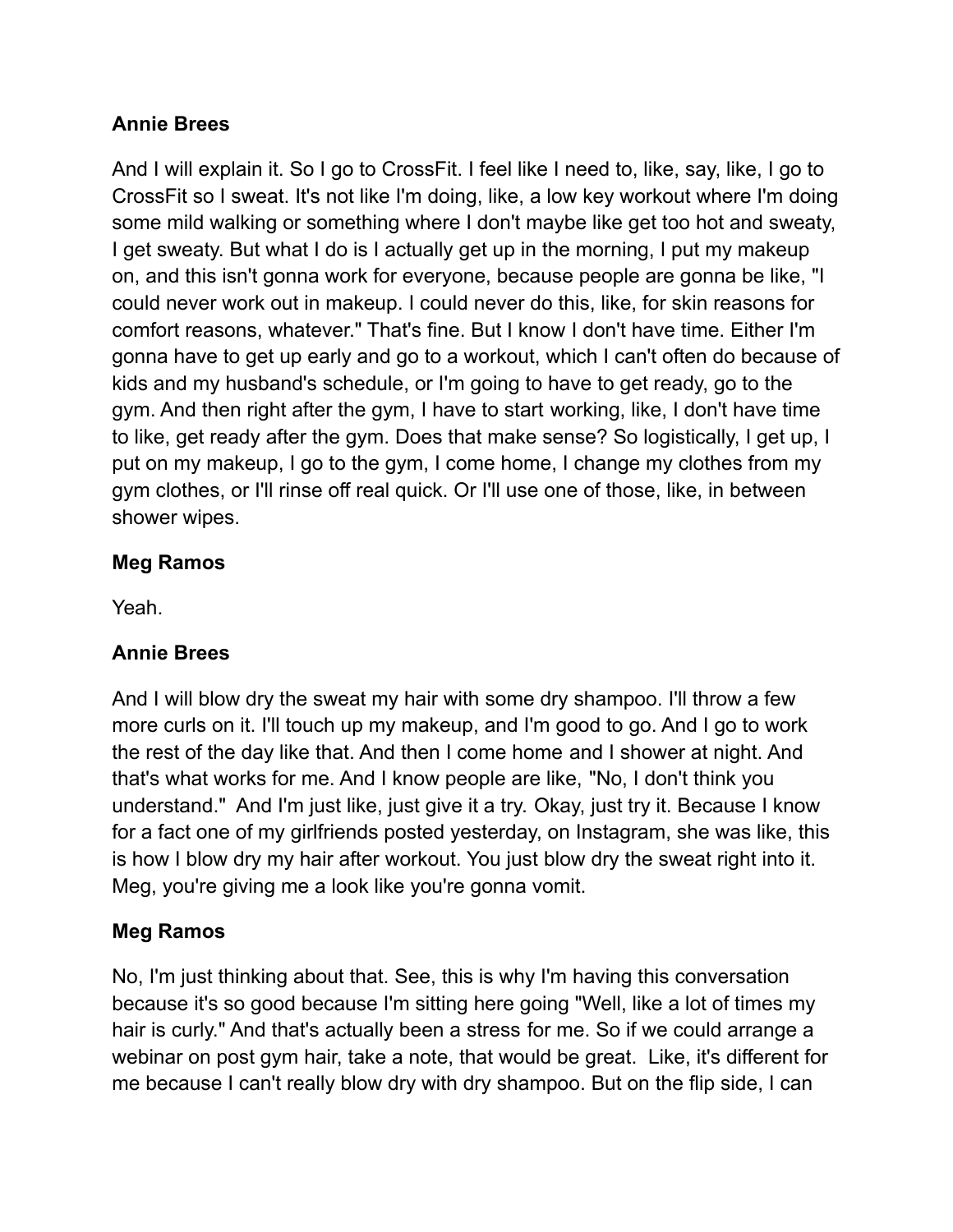usually, like, diffuse scrunch and go for a specific number of days. It's kind of like a scientific formula at this point, like, well, this is three days then I'm going to work out tomorrow morning. So can I eke it out another day? I feel like the main takeaway is that as long as I, I know this doesn't make it not sound good, like as long as I don't smell like, you know what? It's fine. It's fine. It's totally fine.

# **Annie Brees**

Yeah. And this is honestly why I wear my hair straight. I actually have really curly hair too. And that's why I wear my hair straight because I, like, I can wear it longer in between washes and than I can curly. Like, my curls lose their, like, jazz after a few days. And then I have to shower or I have to wash my hair again. So if I leave it straight, then I can get more length of use out of it, I guess you could say.

# **Meg Ramos**

That's probably what I'm going to have to start doing now that my life has changed. There's so many cascading situations you have to think about with this. The guy at the front desk just isn't going to tell you, Annie, he can't tell you the answers to these questions.

# **Annie Brees**

No, this is what your girlfriends have to tell you. So you can get some of those like baby wipes. Get yourself some good, like, body spray or whatever, a nice smelling dry shampoo. And yeah, like, I shower every day, I shower every night. I just shower at night. I just don't shower, like, right after my workout. And I know some people listening are, like, totally gonna judge me and they're going to be so grossed out and that's okay, if it's not for you. That's okay. Just let me do me. And you can shower whenever you shower. And I won't judge you for showering twice a day if you don't shower, just not showering right after my workout.

# **Meg Ramos**

And I will say I think that if that's something that's a deal breaker for you, then that would be something, obviously, that you would want to look for when you look for a gym, at least one shower because that's not the case, unfortunately, with a lot of CrossFit gyms I've been to or small boutique gyms or whatever. So it was nice, you know, when I switched over to the Y that they have the shower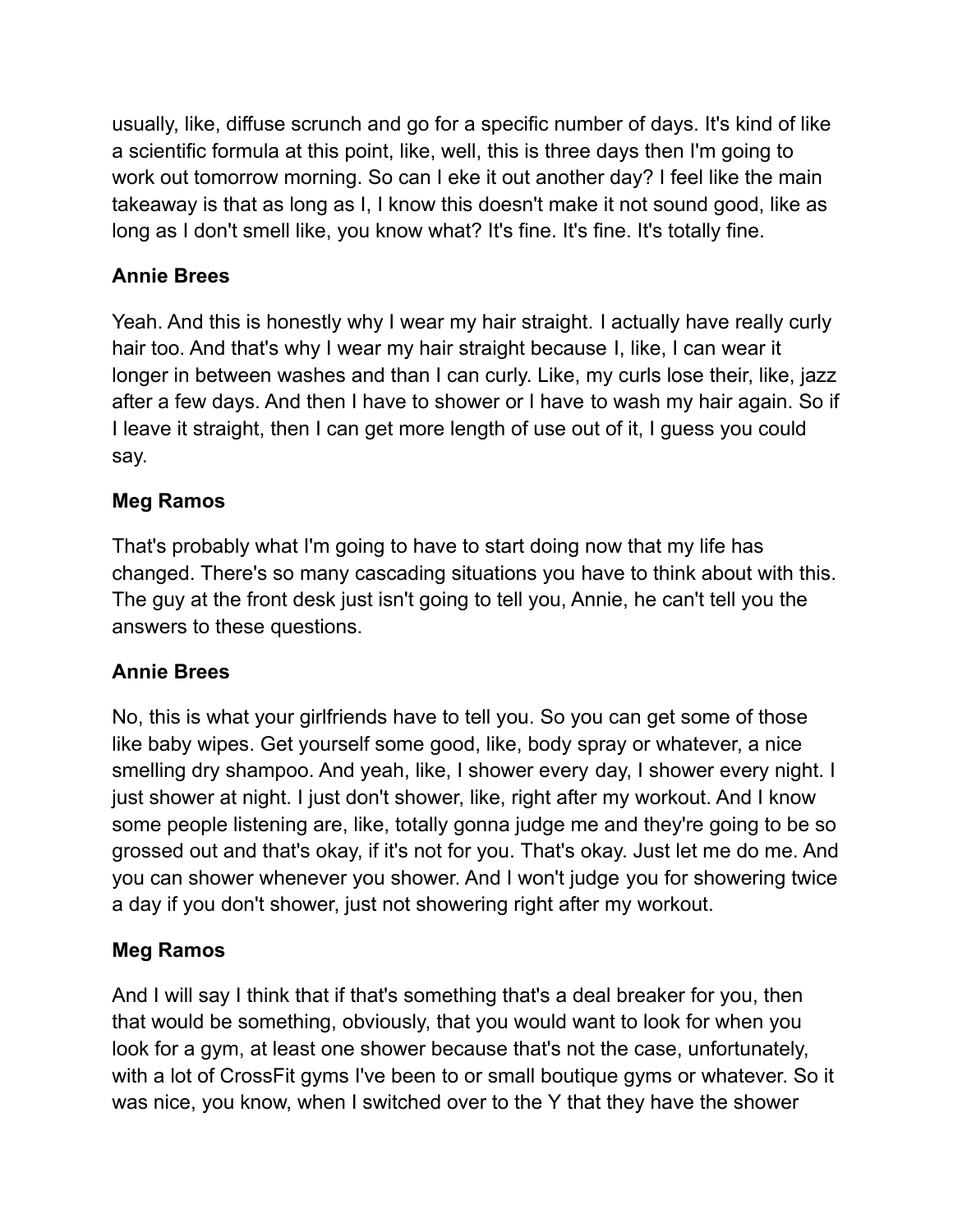facilities and then just bring your flip flops. Bring your travel size containers have some wipes for the days where you're, like, running late, have some headbands in case you're, like, just can't do it. And really, I think it ends up being okay.

# **Annie Brees**

Well, and I would also say that if the need to shower after a workout is keeping you from doing any exercise, two things, can you shower on days you're not working like the weekends or shower or sorry, exercise on the days you're not working? Or that's not as big of a conflict? Or can you exercise after work where you don't need to maybe look presentable, or some type of way immediately after a workout? Or could you read reduce the intensity of your workout because as we've said many times already, something is better than nothing, usually when it comes to exercise, so maybe you don't go all in on your HIIT class at the gym, or you know, do everything superset, super intensity, you can, like, dial it back s where you're not like getting quite a sweaty not as huffy, puffy, but you're still getting benefit, or go for a long, slow walk, like, where you don't sweat at all. Just because you're not sweating doesn't mean it's not beneficial. So you know, if that's a roadblock for you, there's ways to work around it. That's-

# **Meg Ramos**

Yeah, I would say walking every single day at lunch, because you can't get sweaty and that's all you can do is going to put you in a much healthier and happier place, than continuing to promise yourself you're going to go to the gym, but never going because you have to make a meeting at one o'clock and then never ever going.

# **Annie Brees**

Yeah, and you can't go until your workout is perfect and you can complete it start to finish and do all the things the right way. And so, like, if you wait for that moment, like, you're probably going to be waiting for a while. So there's very few workouts if any, that I'm over like "Oh, I nailed everything start to finish. I did it all." Today I left 15 minutes early, because I had a meeting at 930. Still, it still counts in my book.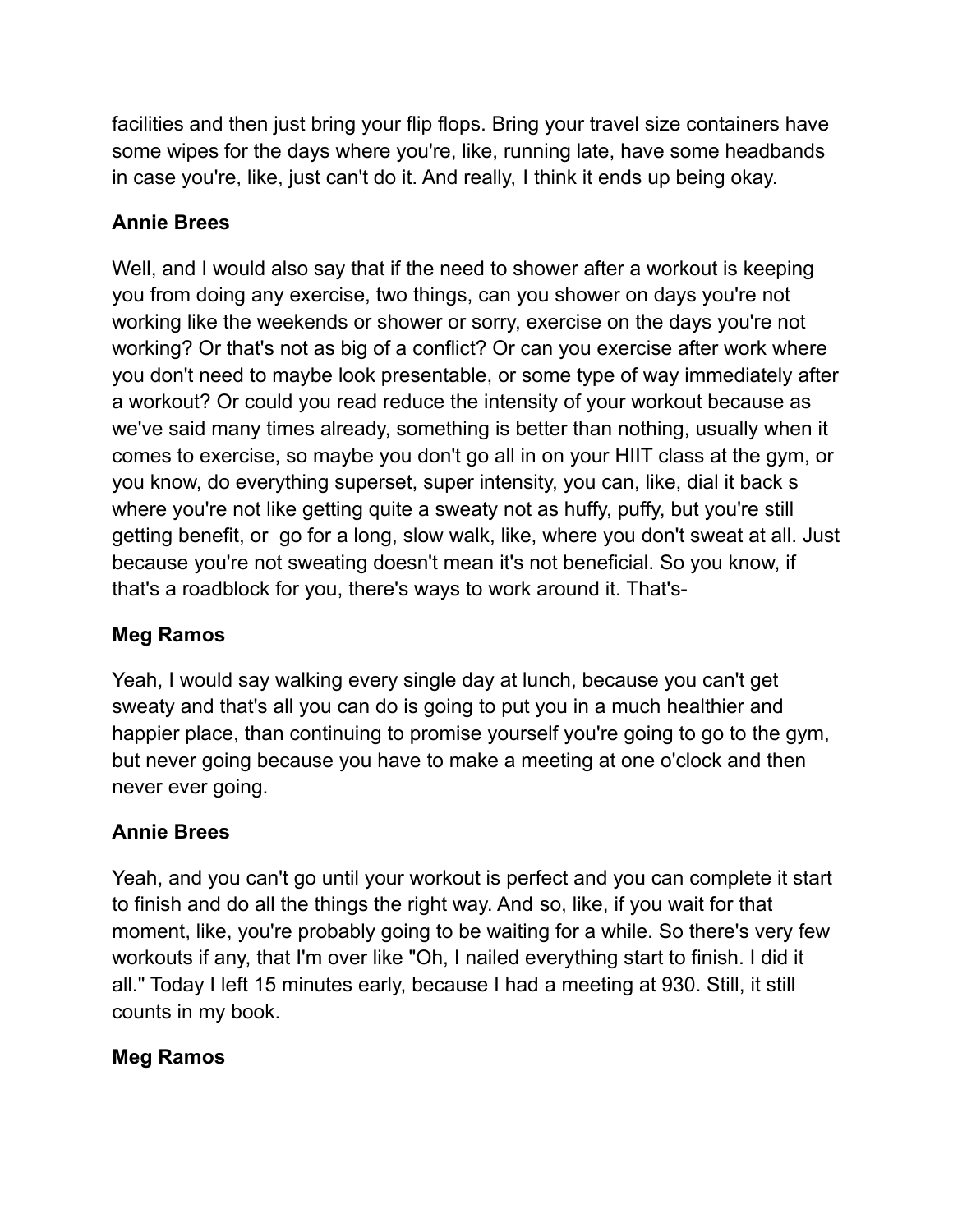You can bring back the, like, power walks at lunch with, like, I remember seeing like my mom in her power suit in the 80s, like, in her stockings and her sneakers, like, power walking at lunch.

## **Annie Brees**

That's still a thing.

#### **Meg Ramos**

You can wear, like, athleisure, though, so we don't even have to wear pantyhose, well, I don't know, maybe some people out there to wear pantyhose.

#### **Annie Brees**

Yeah.

#### **Meg Ramos**

If you do that, please put your sneakers on. And then like take a picture and tell me because-

#### **Annie Brees**

There's, we have a nice Skywalk system down in our downtown area. And if you went over lunch, you could see a lot of women walking in their sneakers and business casual clothes. And I remember the first time I saw it, I was like, "That is ridiculous." But then I'm like, "Actually, no, that's genius."

#### **Meg Ramos**

Good for them.

## **Annie Brees**

Just get my judgy pants off for a hot minute and like see that like, hey, they're getting in some really good exercise on their lunch hour. So okay, we are approaching the hour almost. So let's can we do you think we can rapid fire these last few questions?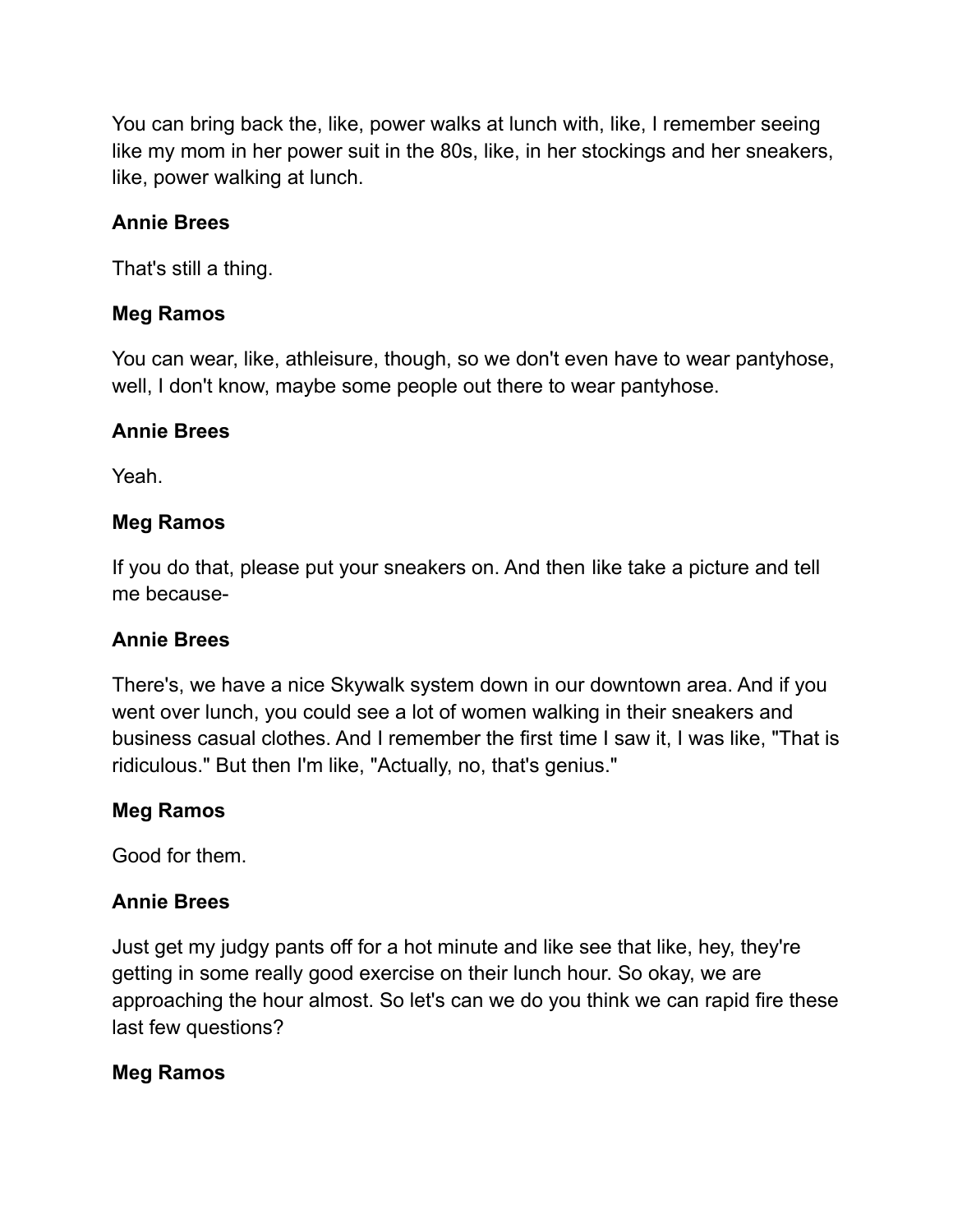Yeah. But I do think maybe we could possibly come back to this conversation sometime in the future? Because there's probably more.

## **Annie Brees**

Yeah. And I think we can absolutely dive into more of these deeper as well. But, okay, do I need a weight training belt?

## **Meg Ramos**

No.

# **Annie Brees**

I was gonna say the same thing. If you are a beginner lifter, no, for sure. If you are a seasoned lifter, and you're, like, looking to get into some competitions, and want to start lifting maximal load, and you've got a good base of strength, like, maybe I'd consider it but I haven't touched my weight belt since I gave, since I got pregnant with Blair, which was, you know, four plus years ago, and I'm still getting stronger. So.

## **Meg Ramos**

And I would say that for our, for our audience, this might not be relevant. But if you're, like, saying to me, "Well, I have to use it or my back hurts," then you shouldn't be lifting the amount of weight you're lifting, probably at this point, right?

## **Annie Brees**

Yeah, then we need to have some visits with a personal trainer and physical therapy. And-

#### **Meg Ramos**

Yeah.

## **Annie Brees**

Yeah, for sure. Okay, some of these we already kind of answered. So let me go to this one, "when the machines don't fit your body will free weights and barbells work the same?" And this is actually a problem I've run into because either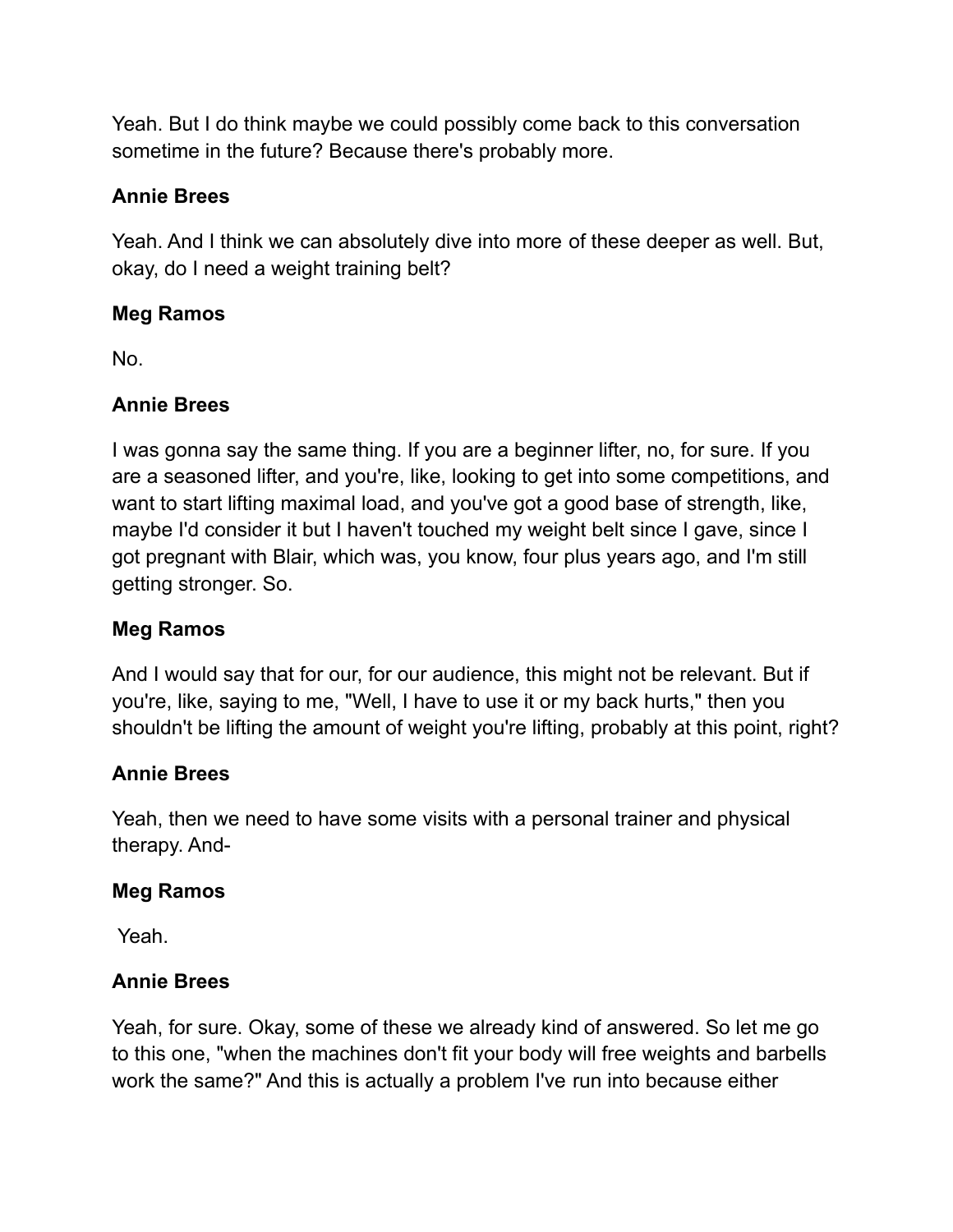people are too tall, too short, too big, too small to fit into the machines, because the machines are really just kind of fit average, like an average size.

#### **Meg Ramos**

Actually, an average size man.

#### **Annie Brees**

Right? Like, I remember they're based off of, like, who they're based off of. But yeah, I think it is a male and, like, certain height, like they have like this, kinda like a fit model. That's what I was trying to say like a fit model for clothing sizes, like they have like a fit model for the machines. And that's certainly not everyone. It's not me, it's not me. So for whatever reasons, if machines don't fit your body, and I will say that, like, a lot of machines are adjustable.

So if you're using machines, fiddle fart with them for a minute to get the right fit. But free weights and barbells have a lot of advantages as well, like, that's actually that would be my preference, more often than not over machine. So absolutely. Free weights and barbells are good. It might take a little bit more control and stability than a machine because you know, machines are guiding you on a path of movement that isn't there when you pick up a dumbbell or barbell.

But a lot of benefit to free weights and barbell. "I don't sweat as much during weights versus cardio. Is that okay?" Which we kind of just talked about, and they're both valuable, you know, I used to, my pendulum has swung from, like, all cardio and no weights to all weights and no cardio. And here I am like, "Oh, you know what? They both can fit into a balanced routine." Like who knew?

## **Meg Ramos**

It's like you have to be in the messy middle or something? It's crazy.

## **Annie Brees**

I know, like, it's just, it just reverberates throughout my life. But, yeah, I don't sweat a ton when I'm doing weights. But that doesn't mean that I'm not working hard, or that I'm not building muscle or that my workout isn't effective.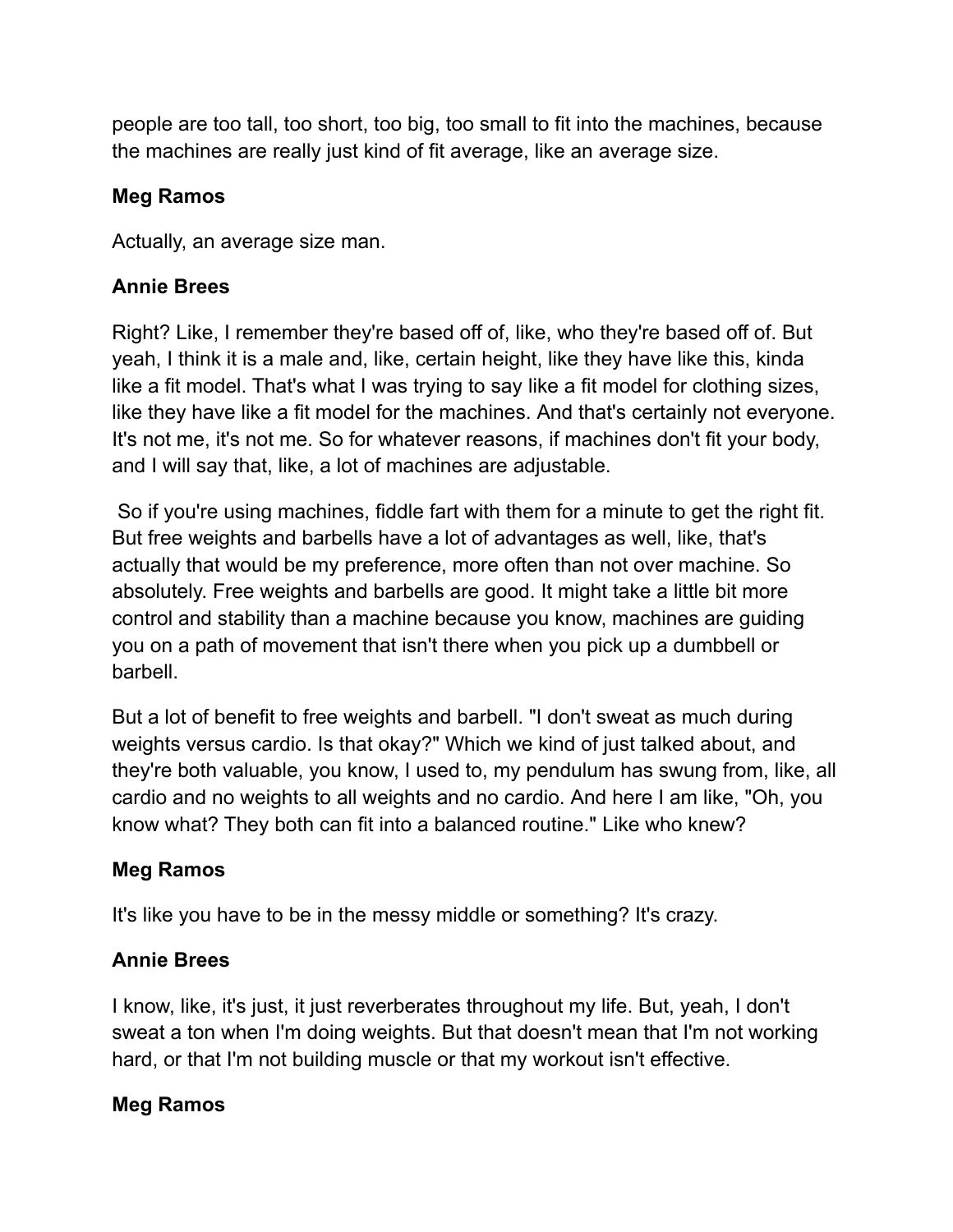Yeah.

#### **Annie Brees**

How to tell when you need to up your weights? What would what would you say?

#### **Meg Ramos**

That's a great question.

## **Annie Brees**

That is a great question.

## **Meg Ramos**

And actually, there was an earlier question where someone says, like, "What's the best weight to start with reps and sets? Which kind of goes hand in hand and I'll try to answer super quickly. Honestly, I feel like beginners are great to start with, like, two or three sets of eight to 12 reps, just for a blanket statement to give you a number to shoot for, that's a really good, like, middle ground to land in, it's going to get you stronger, especially if you're brand new, it's not going to be so much volume that you want to fall over the next day, it's not going to be, you know, it's going to be enough that you see progress. And that's kind of, that's the set rep scheme you kind of use with Everyday Strong so-

## **Annie Brees**

I know and Workout Wednesday's are usually almost always, like, in that rep ranges. That's my favorite rep range.

#### **Meg Ramos**

Right!

## **Annie Brees**

Rep range because like, and especially if you're learning a movement, you get a lot of practice in those eight to 12, eight to 15 reps, right, to practice each movement multiple times, without, like, being like, "I'm gonna fall over." Like you said.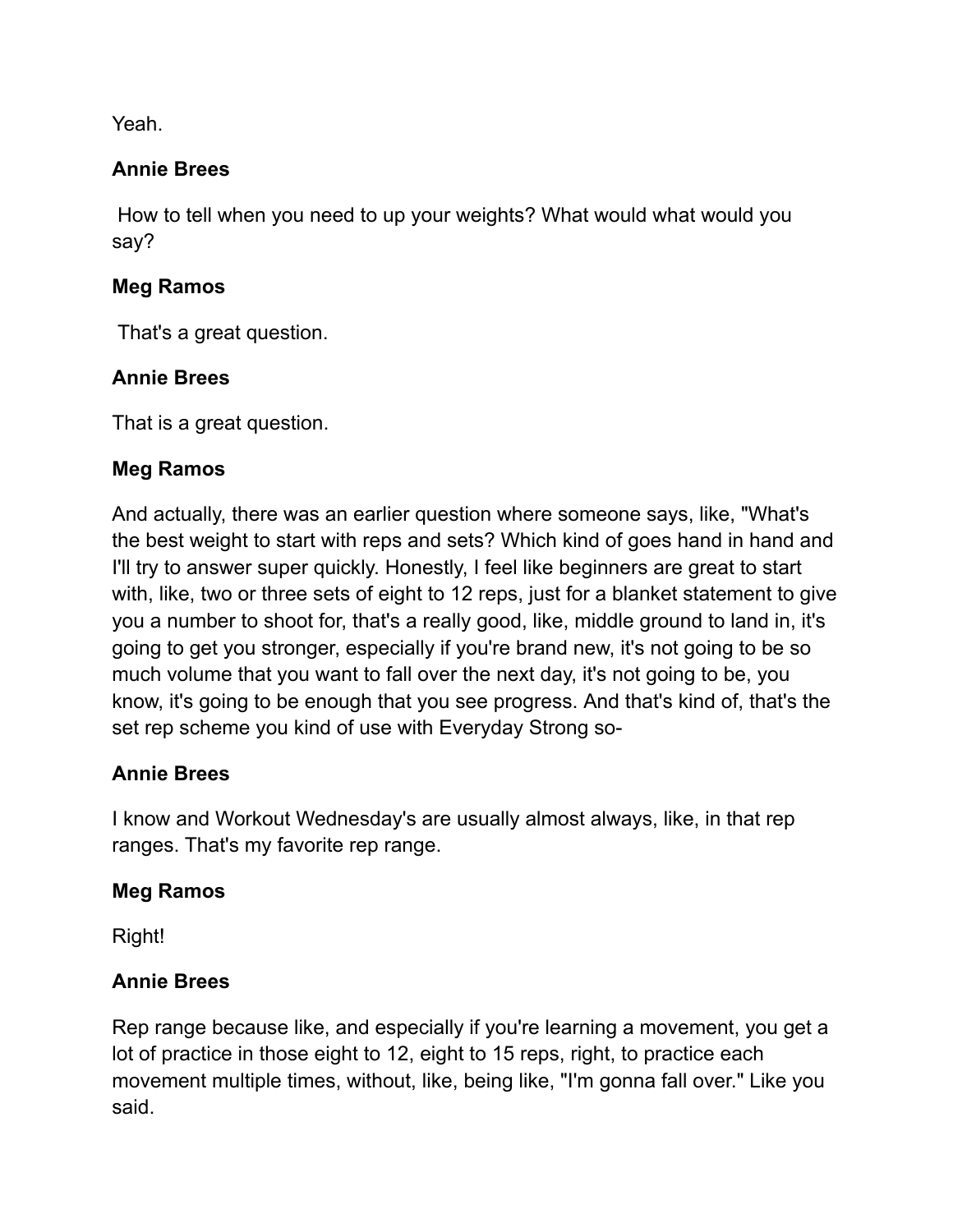#### **Meg Ramos**

Yeah, so and then in terms of, like, when you should go up in a weight, I generally tell my clients that, like, you know, when you're learning, it's one thing, like, I want you to feel super confident. Once you're kind of getting a feel for it, I mean, for lack of a better word, it should kind of start to suck by the end, it shouldn't be impossible, you shouldn't be failing, your form shouldn't go all to you know what, but it should feel like you could maybe do two or three more reps at that weight before your form would start to go.

And I'm aware that that's a very kind of intangible thing. So if you're type A that might get on your nerves, but you'll start to notice if you're, like, doing your bicep curls with 10s, and you're like, "I could do 30 of these," then it's probably time to go up to 15. But if you grab 15, and you're like, "Holy crap, I can't even do three of these without, like, flinging my whole body off the ground," then they're too heavy. So yeah, I usually say, like, get through your reps, and maybe leave like, you know, 1-3 extra in the tank. And it should be tough. I mean, like you said earlier, it's not like, not yea party, but-

# **Annie Brees**

Right. And I also want to add to that, we talk about this in Everyday Strong, that I always say that you're not married to the weight. So if you go in for your first or your third set even, and you've picked a weight and you pick it up, and it's either like, "Oh no, I got way more in the tank, I can go up and I've done two reps," or "I've done two reps, and it's like, oh my god, I don't even think I can do five," it's okay to, like, put the weight down and select a different weight.

Like, this is your workout, like, no one's gonna come in, like, penalize you for picking the wrong way. Like and on the flip side, if you pick a weight and you fail it, because you just overshot it. That's okay, too. Like, I don't I don't want that to happen, because you know, you're at a really high risk of injury for some different reasons. But like, it's okay if that happens, it's happened to me multiple times.

## **Meg Ramos**

Well, and I think too, not even so much, like, absolute failure, but like, just some days, you might, especially if you're, like, kind of doing the same, like, repeating workouts and stuff. Some days you're going to go in and a weight that felt like a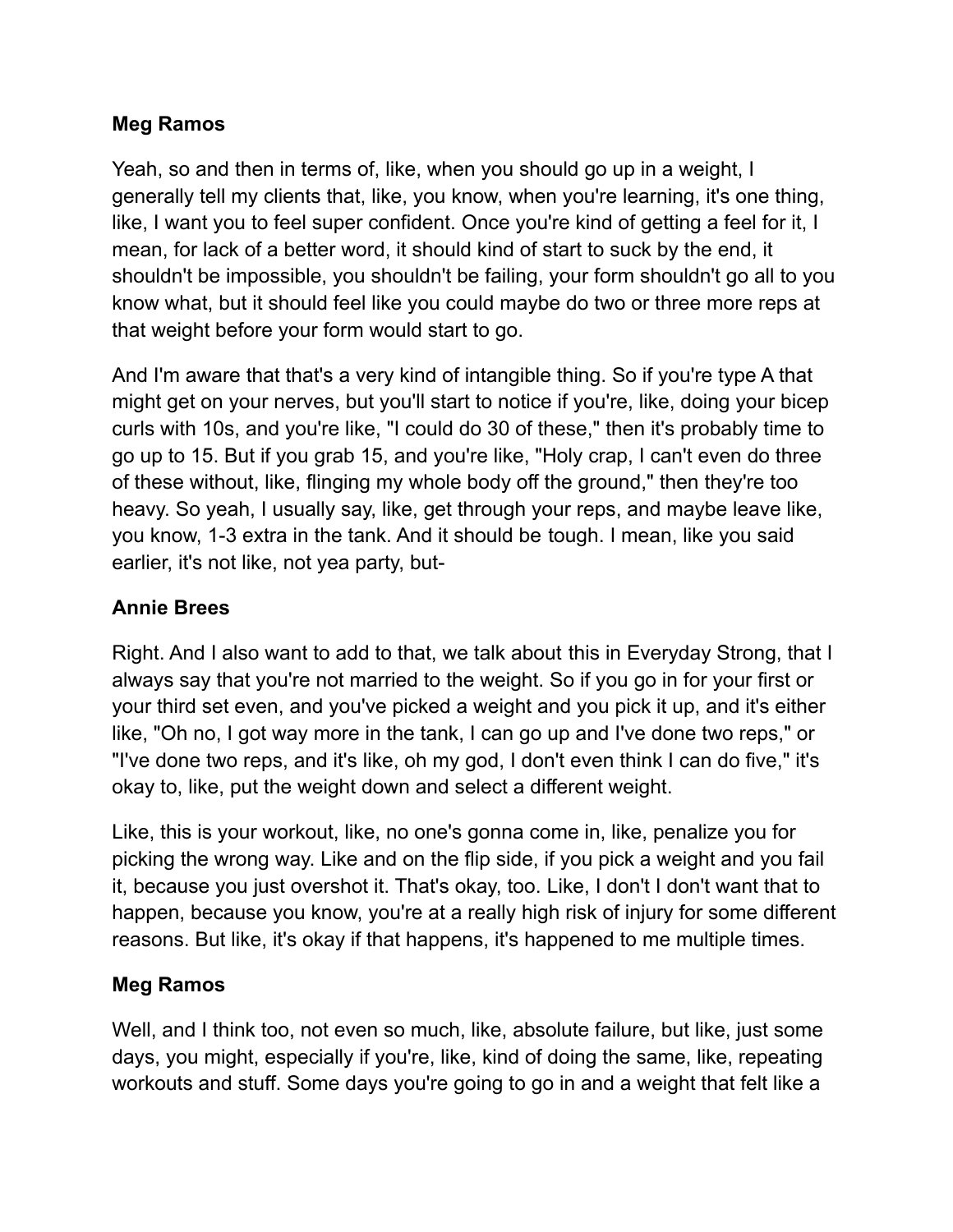piece of cake last week will feel god awful for a lot of reasons. Maybe you didn't sleep, maybe you didn't eat, like, maybe you're just super stressed or whatever. Or your kids were doing things. I don't know. And that's also a situation where it's okay, you know, you're not, you don't need to prove anything to anybody. So if it just doesn't feel, like, as good as you think it should, then it's totally okay to drop, or go heavier. If you're like, "This feels amazing." Do it.

# **Annie Brees**

Yeah. And then this next question is asking about a spotter. "How do I know when I need a spotter?" And if you're even mildly uncertain about safely lifting a weight on your own, I would say ask for a spot, like, and sometimes if you're exploring, increasing your weights, you might want that. You might, whether you actually use the spot or not is irrelevant. It's more just like a, like, this is now just a safety thing.

You know, the thing though is you want to make sure that you communicate with your spotter, like, what you're doing, what you need from him or her, like what you expect, how many sets you're going to do, or how many reps you're going to do, like, what the movement is you're doing, I've seen a lot of just miscommunication happen, like "I had three more reps left, I didn't want you to take the bar" or "Don't touch me like that" sort of thing. So just, you know, feel free to say like, "I need this, this is what, I want your hands here. This is what I need from you, if I start to struggle, do this" sort of thing.

## **Meg Ramos**

And maybe more like, generally, because I do think that's actually a great conversation, maybe for like, discussion, for more, not more advanced. But just like for someone that's been doing a little longer, I think that if you're listening to this, and you're like, "I've never been to the gym before in my entire life," you should be choosing a weight that you feel really confident with that, again, it will be tough by the end, but I wouldn't want you to go in and like pick up dumbbells for the first time be like, "Okay, how do I ask for help?" You know, "What do I have to tell them to do, I don't even know what I should do?" Like, start light, get really comfortable with just the movement pattern. And then as you work your way up, over the weeks and months of doing this, you'll learn what you need, how your lift looks, you know, and then you'll feel comfortable asking and will probably be at a point where you really need that.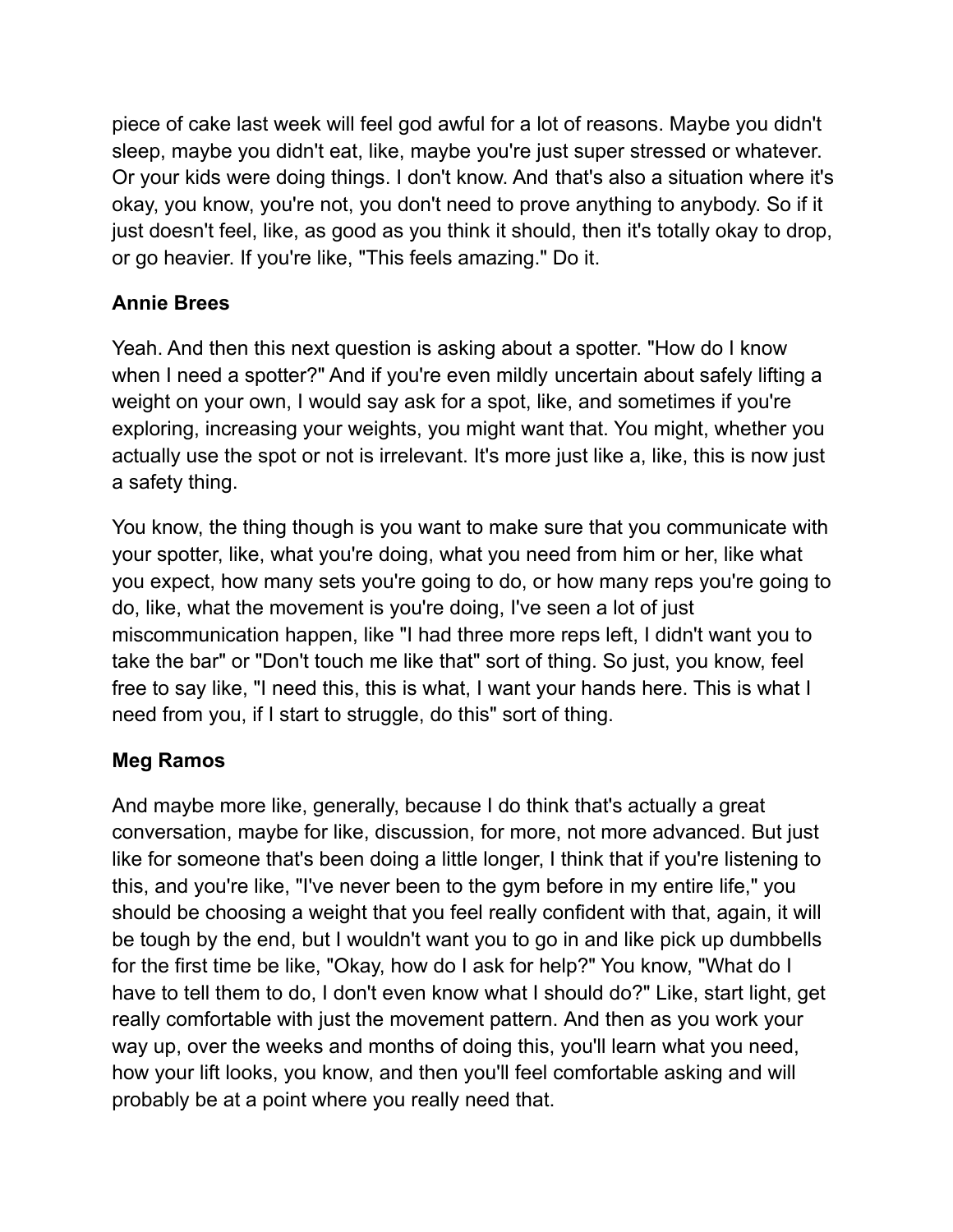#### **Annie Brees**

Yeah, I want to end with this one because this is one of my favorite questions, "Is it bad if I do the same things, or the same routine, every time I go to the gym?" We talked about this, I think Lauren and I talked about this, like, how to fall in love with exercise even when you hate it, it can be really overwhelming to feel like you need to come up with a new workout every single time you go to the gym.

And if that's something that's keeping you from going to the gym, then I'm totally cool with you going and doing the same thing or something similar, every single time. But what I want to say is that I want you to start thinking like how balanced of routine is this, like, training the same muscle groups in the same manner every single time can be problematic in some way. It can cause weaknesses in other areas of your body, if they're getting ignored, it can cause injury from overuse.

But also, eventually, you're going to stop getting the same results. If you're picking the same movement, the same reps, the same sets with the same weight, every single time, day after day after day, your body is going to get more efficient, it's going to get stronger, it's going to get better at doing those things, which is the exact response we want from exercise. That's what we want when you go to the gym, we want your body to be like adapt to the exercise, but you're going to have to increase increase the challenge. So this is called something called the SAID principle, the Specific Adaptations of Impose Demands, right, so like you ask your body to do this thing, it gets better at doing the thing. Now you have to move the goalposts just a little bit further.

So that means you might have to add some reps, you might have to add a set, you might have to, the easiest way in weight training is to add weight. So you continually get challenged out of the same movements that you've been doing over and over and over again, which is why things like power lifting are so popular, because you can squat bench and dead for years and years and years and years. And you just keep adding weight, adding weight, adding weight, or you vary the sets and the reps or the intensity or the tempo, the volume, what would you say?

# **Meg Ramos**

I would agree. And I think too, just, it's a good reminder that, like, you can, there's a lot of room for variants within a program or, like, a workout that's so really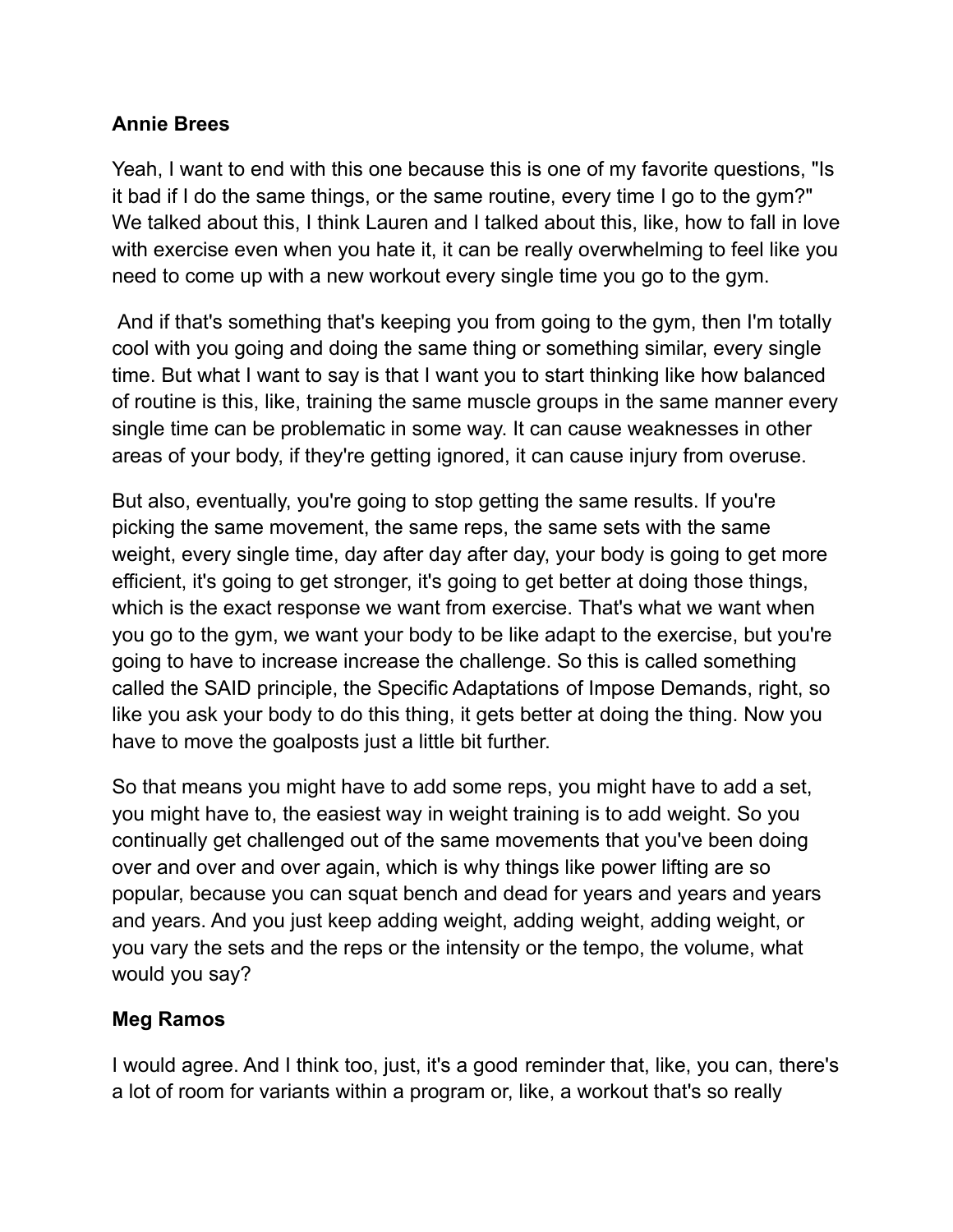simple. So it really depends on the kind of person you are like, if you are like, I don't want to be bored, I need a new thing each time to keep going, awesome. There are really a lot of options out there, like, you know, to vary it up each time. I tend to think, especially for beginners, doing, you know, that progressive overload is going to, you're going to see progress, and you're able to track progress a lot easier.

But remember too if you're like, my brain needs something simple, you don't always need to add, you don't need to add weight. That's not the only way that you'll see progress. You know, if you're like, "Hey, I'm not ready to go from the 20 pound dumbbell to the 30 pound on these squats," you can, like you said, you can do more reps, you can go slower, you can go faster, you can add a jump, you can add dynamic, you can do a different variation.

But you're still coming back to that same basic thing. So it really depends on like the kind of person that you are. And I think that, like, again, for the audience that we're talking to right now, it's, I don't think there's a wrong answer. It's whatever is going to keep you consistent-

#### **Annie Brees**

Yeah-

## **Meg Ramos**

give you room to grow.

#### **Annie Brees**

And I would add that skill mastery, learning how to do things like a really great squat with good mechanics, or a hinge or some type of pushing or pulling variation. Learning how to do those things isn't always the most exciting, it can be boring, because it's usually a lot of repetition. But once you nail those things, you now have the foundation to do a lot of other things.

So if you if you're new to the gym, and you're just getting started, like investing and learning those foundational movements that we talked about the squat, the hinge, the push, the pull, I think will take you really really far. And so then when you get bored, you can be like, "Okay, I can do a kettlebell swing instead of a deadlift and still train my posterior chain or whatever," we don't need to get into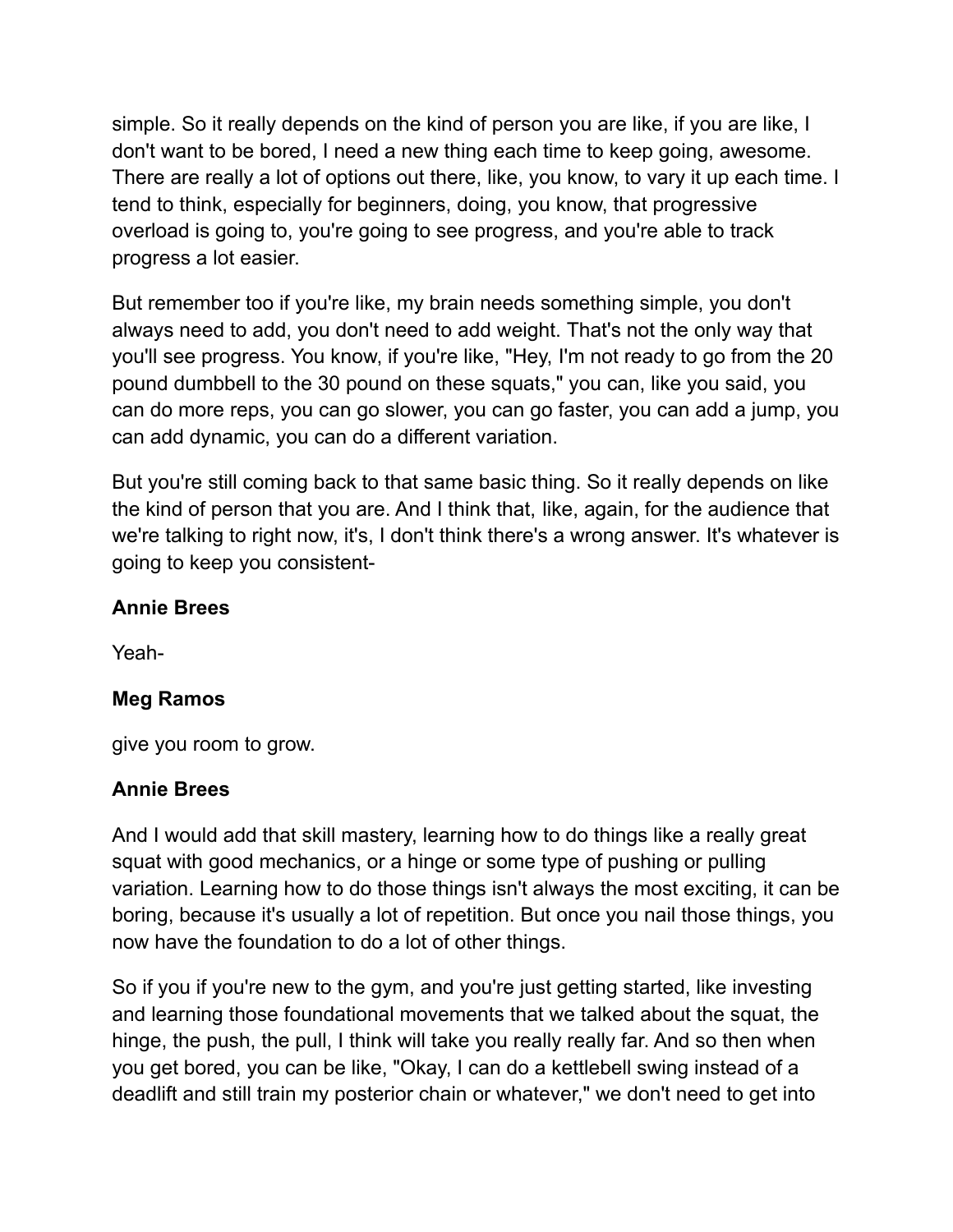the lingo of it. That's our job. But then you can have a lot more room for variety after you've nailed the basics.

# **Meg Ramos**

Yeah. And you'll feel confident with that. So when you are like scrolling Instagram, and you see somebody doing something really cool with a kettlebell, you can be like, "Oh, that's just the same movement pattern as this deadlift I've been working on, she's just doing it faster with one hand," and then, "Gosh, I actually really do know what I'm talking about." .

# **Annie Brees**

Yeah, and I mean, cool. And I think there are there are fitness programs, there are philosophies out there, you know, like CrossFit is one of them, that's, you know, constantly varied. And while they might vary the way the workouts are presented and put together, there's still a lot of the basic foundational movement patterns, every single workout. So that's just another, you know, and they have a foundations class, or whatever you call it, where you go, and you learn how to do these basic movements. So then when you get into a workout, you can have more freedom to play around with how what that actually looks like. But even though they say they're varied, there's still a lot of, like, you need to master these basics first to be able to do all that stuff. So, which isn't always fun, but it's worth it.

## **Meg Ramos**

It's true. And I would say just across the board, like, because I know we have to wrap up but just like CrossFit has that, a good CrossFit gym will have a Foundations or an Elements course, I really think, I mean, even knowing, if you have a finite budget for your exercise habit or your movement habit, I really think that it's valuable to at least invest, if you can afford it, in some training for even like one or two sessions, even if you could, okay, me as a trainer, if someone came up to me, and this has happened before, if they're like, "Hey, I've got to work out on my own. I don't have the budget for you all the time." Like I get that.

"But can you show me these five basics so that I know I'm doing them right? Because I have Everyday Strong from Balance365. But I just don't think I'm doing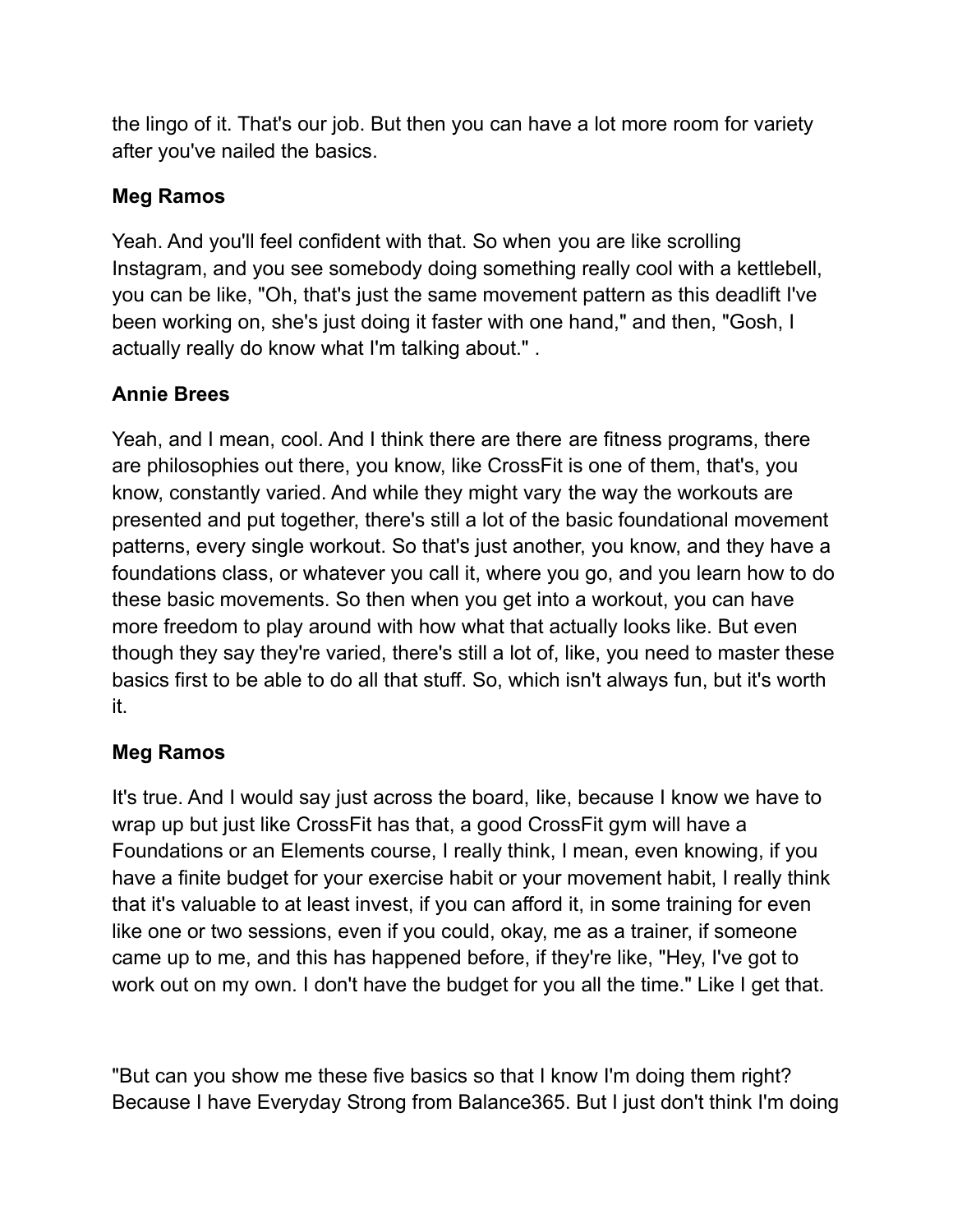this hinge correctly. Can you just go over this with me for two sessions?" I'm like, freaking, "That's great. Let's do it." So don't be afraid. Like, if you have the resources, even one or two sessions, so that you feel more confident with the basics is going to be invaluable, I think, would you agree?

# **Annie Brees**

Yeah, I would absolutely agree, I'd be happy to and I have worked with people like that. I think my only hesitation sometimes is that people tend to underestimate the time it can take to get good at something, you know, for a kettlebell swing, for example, it's not uncommon for me to, for various reasons, lead a two hour kettlebell workshop. Two hours teaching the kettlebell swing might sound like a lot of time, like, I just get to the tip of the iceberg. You know, so you can learn a lot of great things in those sessions.

But then there's also a lot of practice that should, can and should follow that so you might have a few takeaways or a handful of takeaways from a session like that but that doesn't mean like "Oh, I'm done now I'm perfect at it." Like, the expectation is that you're, like, going to take these things and then work on them usually. Not that Megan and Annie are going to perfect your squat in an hour.

## **Meg Ramos**

Go forth.

## **Annie Brees**

Yeah, yeah. All right. Well, we're gonna have to finish this conversation because there are some questions we didn't get to and I'm sure there will come up more items that we can dive deeper into, but this was fun. I enjoyed this, obviously because it's about the gym.

## **Meg Ramos**

Thank you for having me on.

# **Annie Brees**

Yes, thank you. We'll talk soon. Okay.